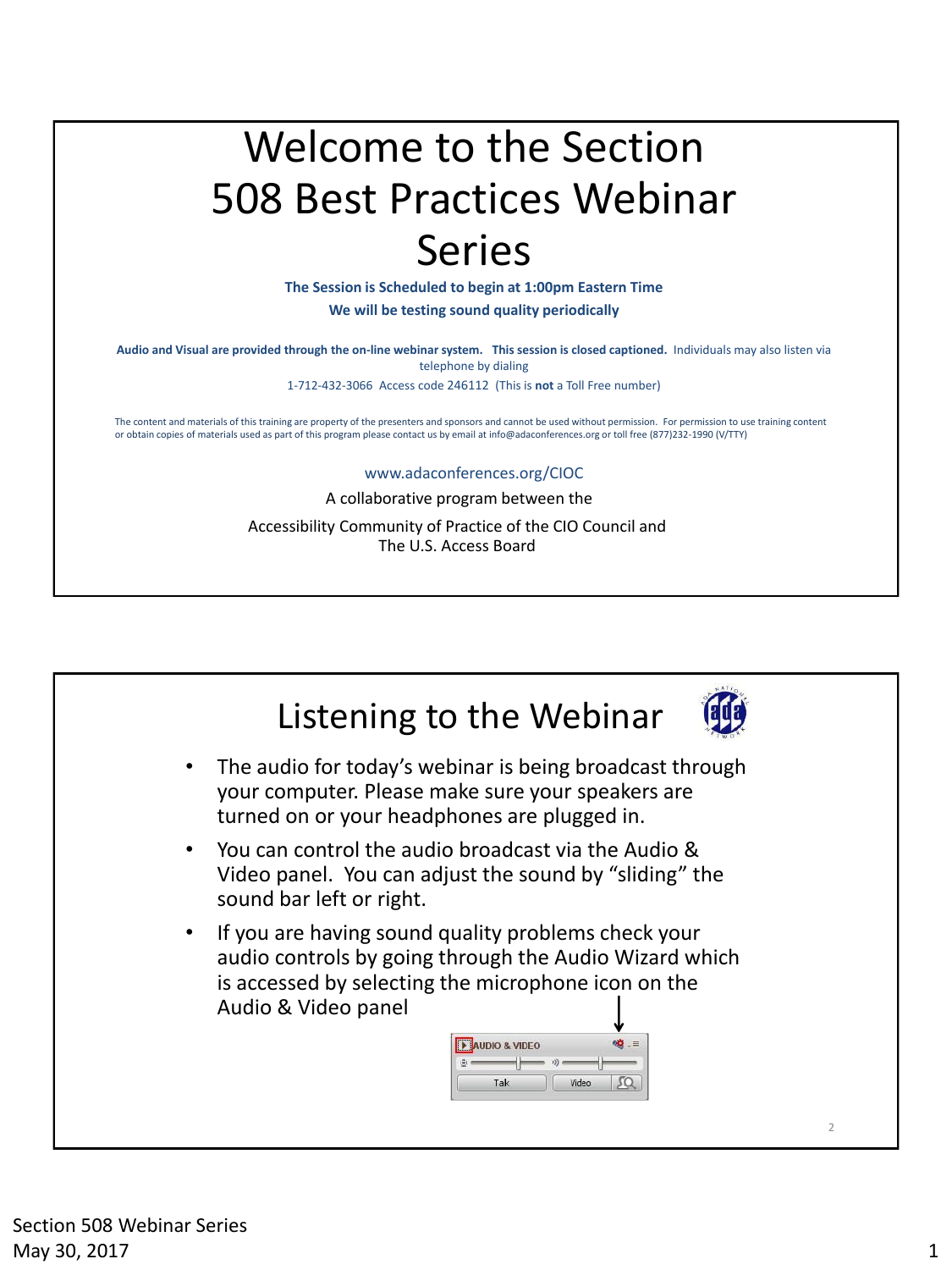

3

#### Listening to the Webinar, *continued*

If you do not have sound capabilities on your computer or prefer to listen by phone, dial:

**1-712-432-3066**

**Pass Code:**  246112

This is **not** a Toll Free number

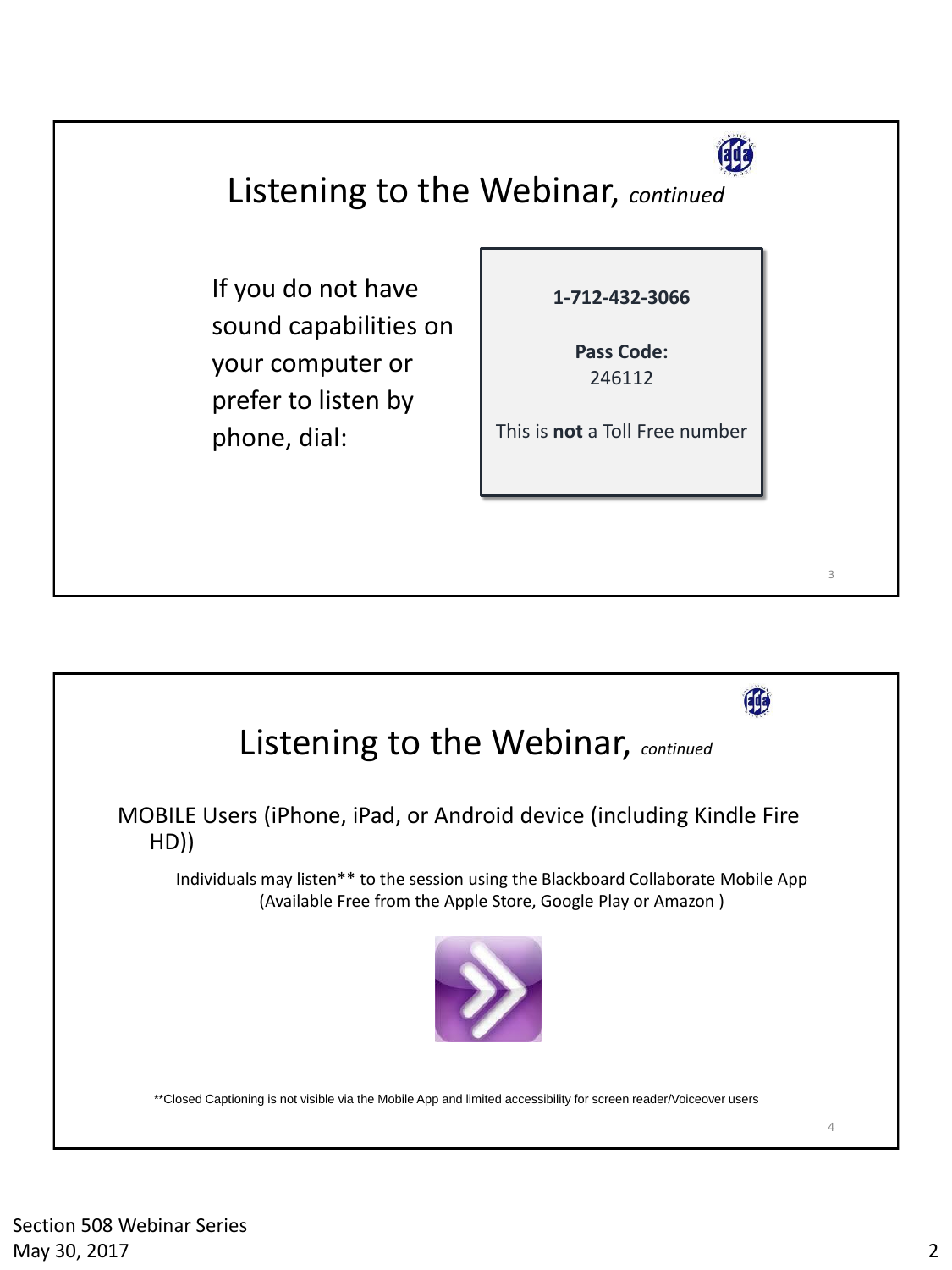

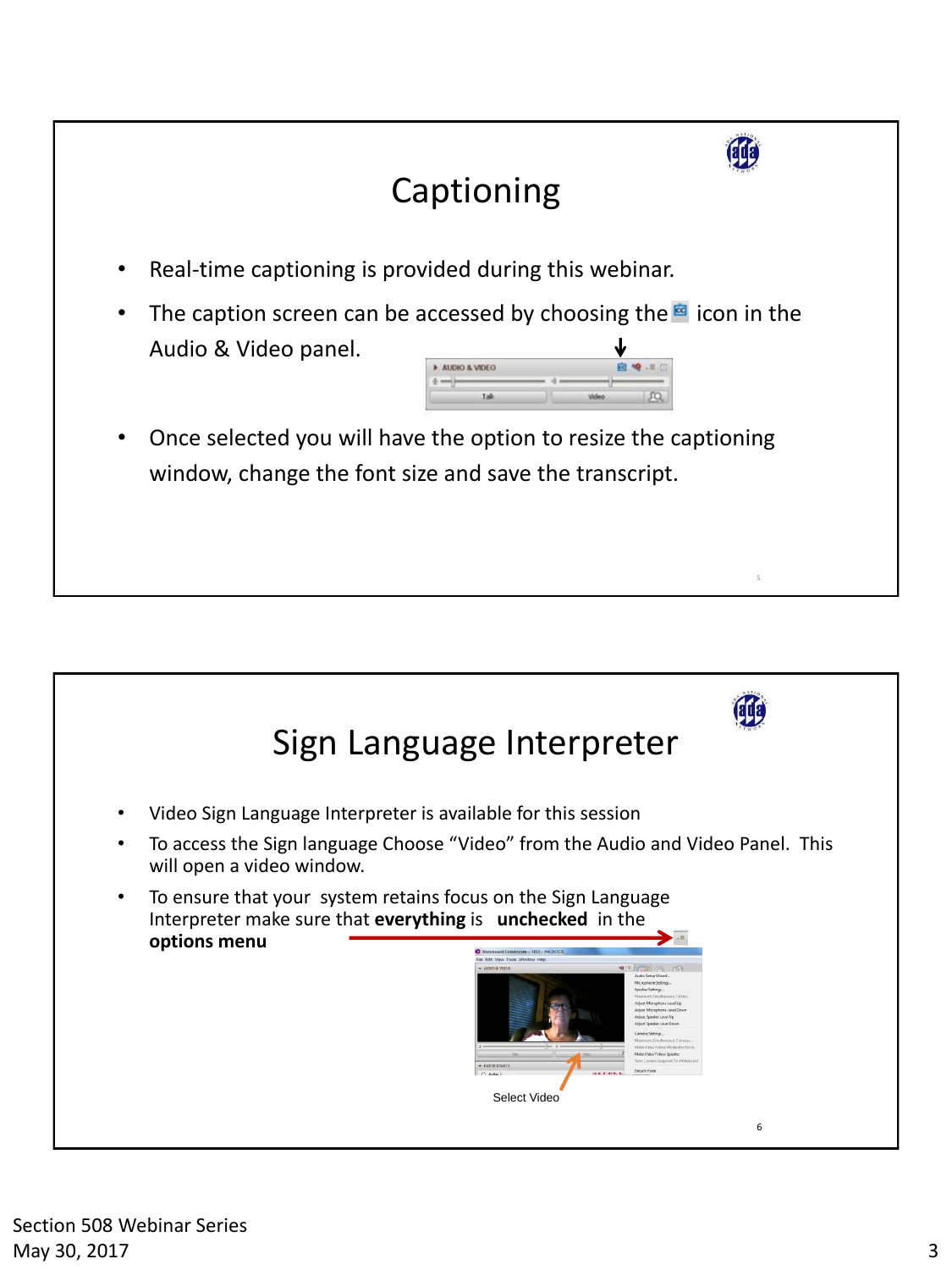

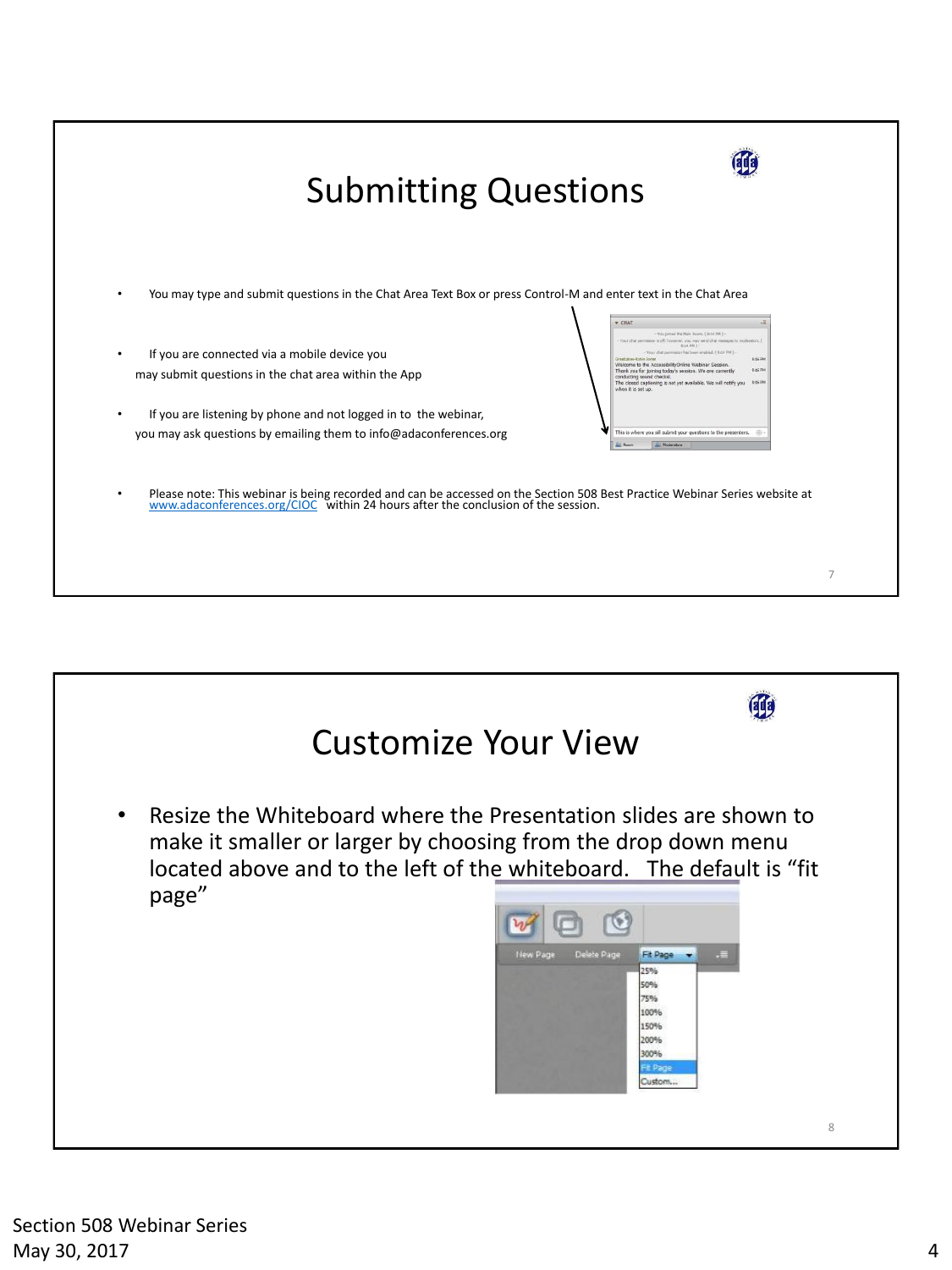

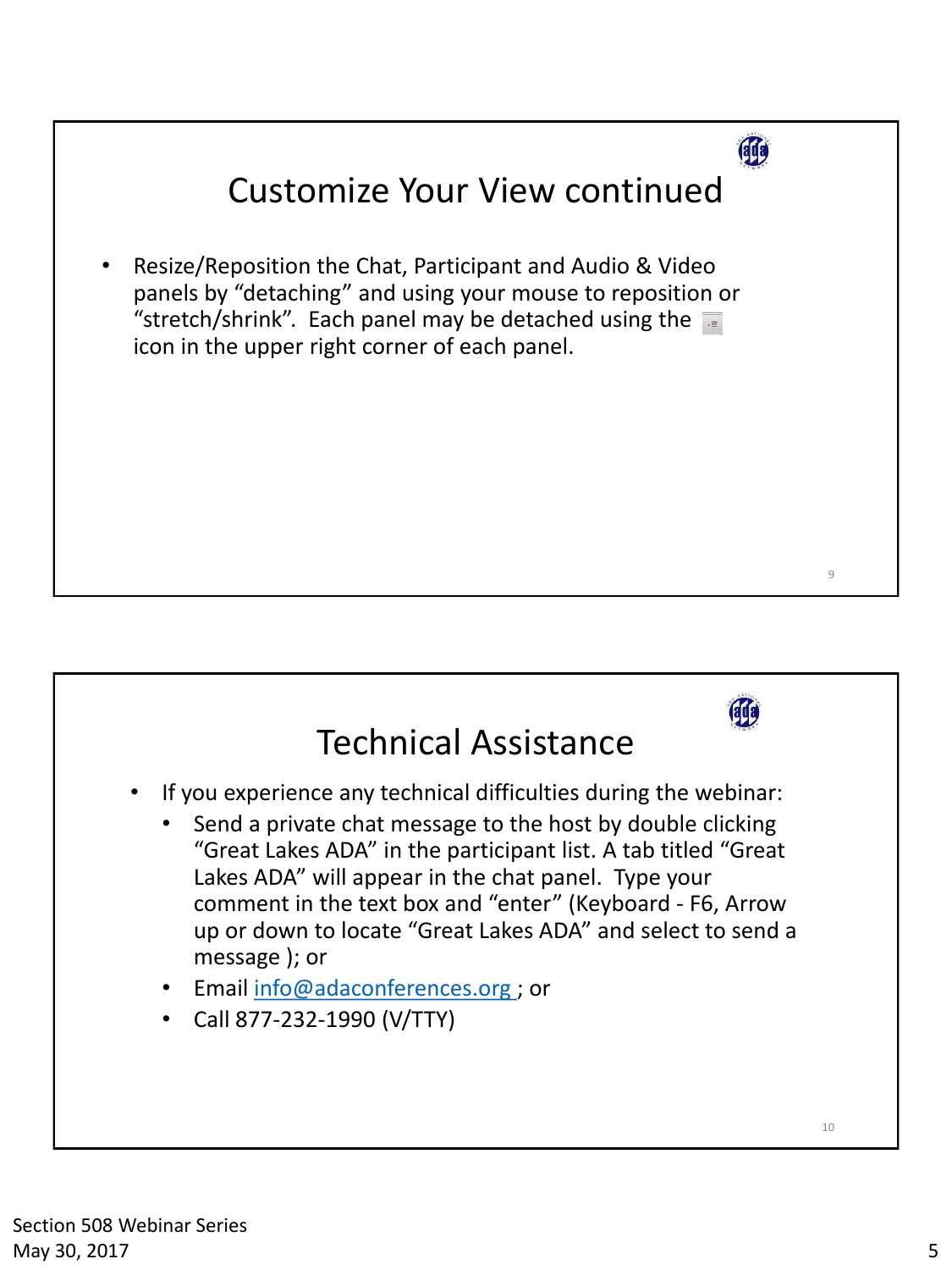#### 11 Webinar series: "Best Practices in Federal Section 508 Implementation" • This webinar is part of a series. Other presentations can be viewed at: • http://www.adaconferences.org/CIOC/Archives/ and • https://efedlink.org/allqual/resource-shared-webinars.cfm • A best practice is a policy, process, procedure or technique proven effective over time and repeatable by multiple agencies. • A best practice is generalized so that diverse agencies may use it in their own organizations but specific enough to provide useful guidance and instruction. • The CIO Council's Accessibility Community of Practice has published a library of 508 Best Practices at www.Section508.gov Welcome

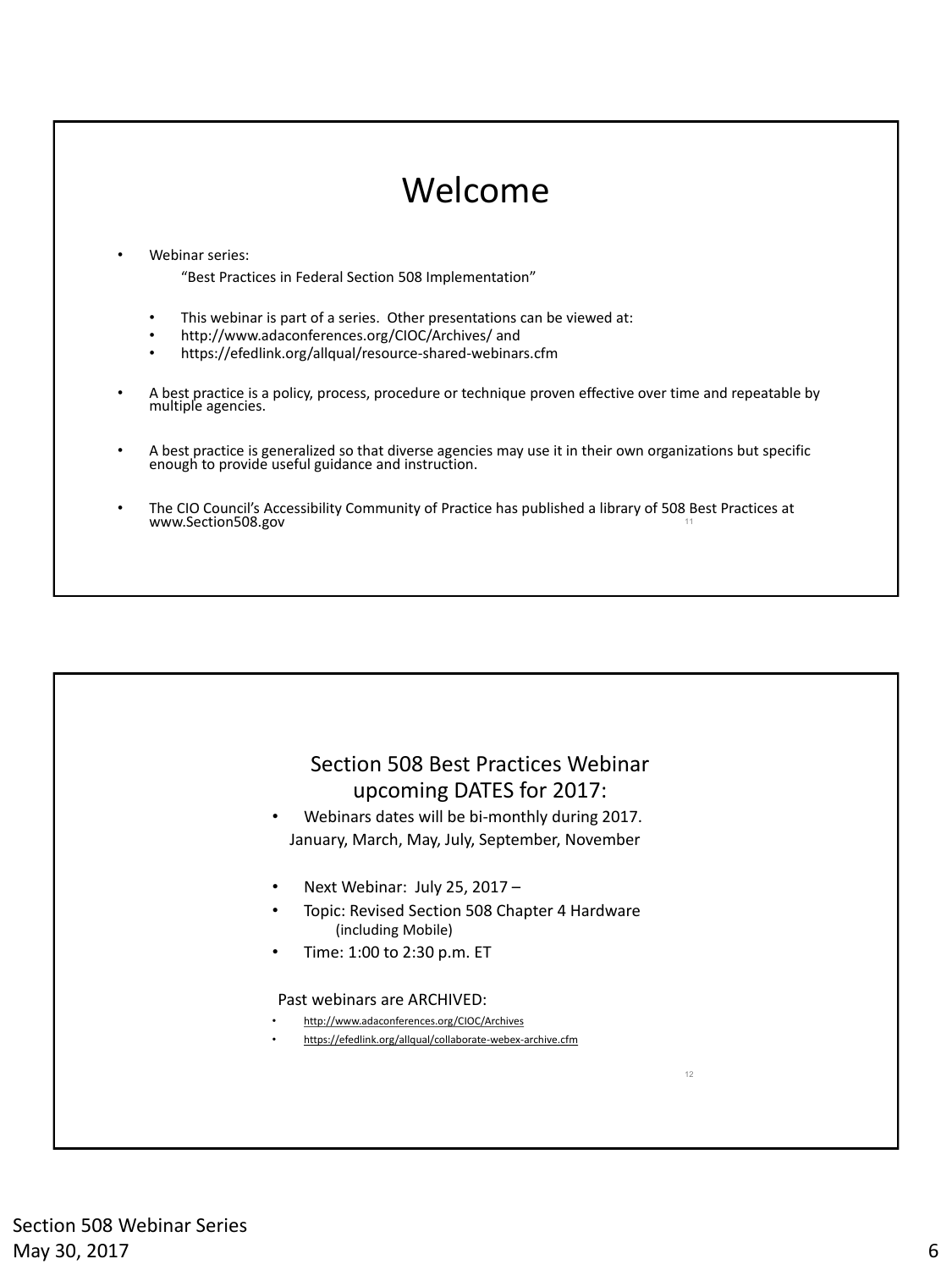



Section 508 Webinar Series May 30, 2017 **7** 2008 **7** 2017 **7** 2018 **7** 2019 **7** 2019 **7** 2019 **7** 2019 **7** 2019 **7** 2019 **7** 2019 **7** 2019 **7** 2019 **7** 2019 **7** 2019 **7** 2019 **7** 2019 **7** 2019 **7** 2019 **7** 2019 **7** 2019 **7** 2019 **7** 2019 **7** 2019 **7**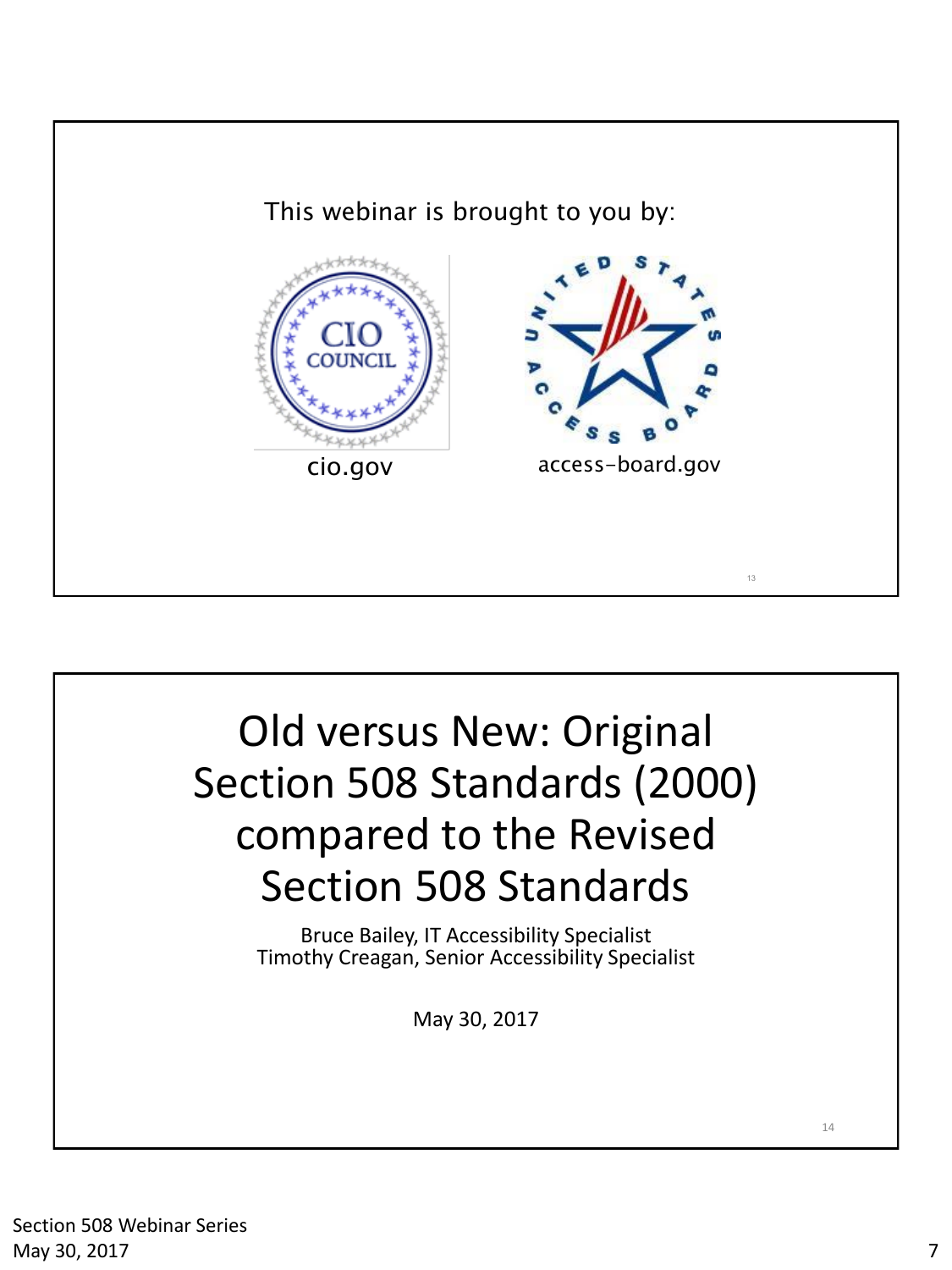## Agenda

Today's webinar is for the person who is very comfortable with the Original 508 Standards from 2000

- What is different?
- What are the new requirements?
- How will these changes impact current federal agency practices?

A note on "accessibility":

- Standards reflect established best practices
	- Proactive agencies will already be doing more
- Having updated standards is important
- We use the word "accessible" to mean "conforming to the standard"

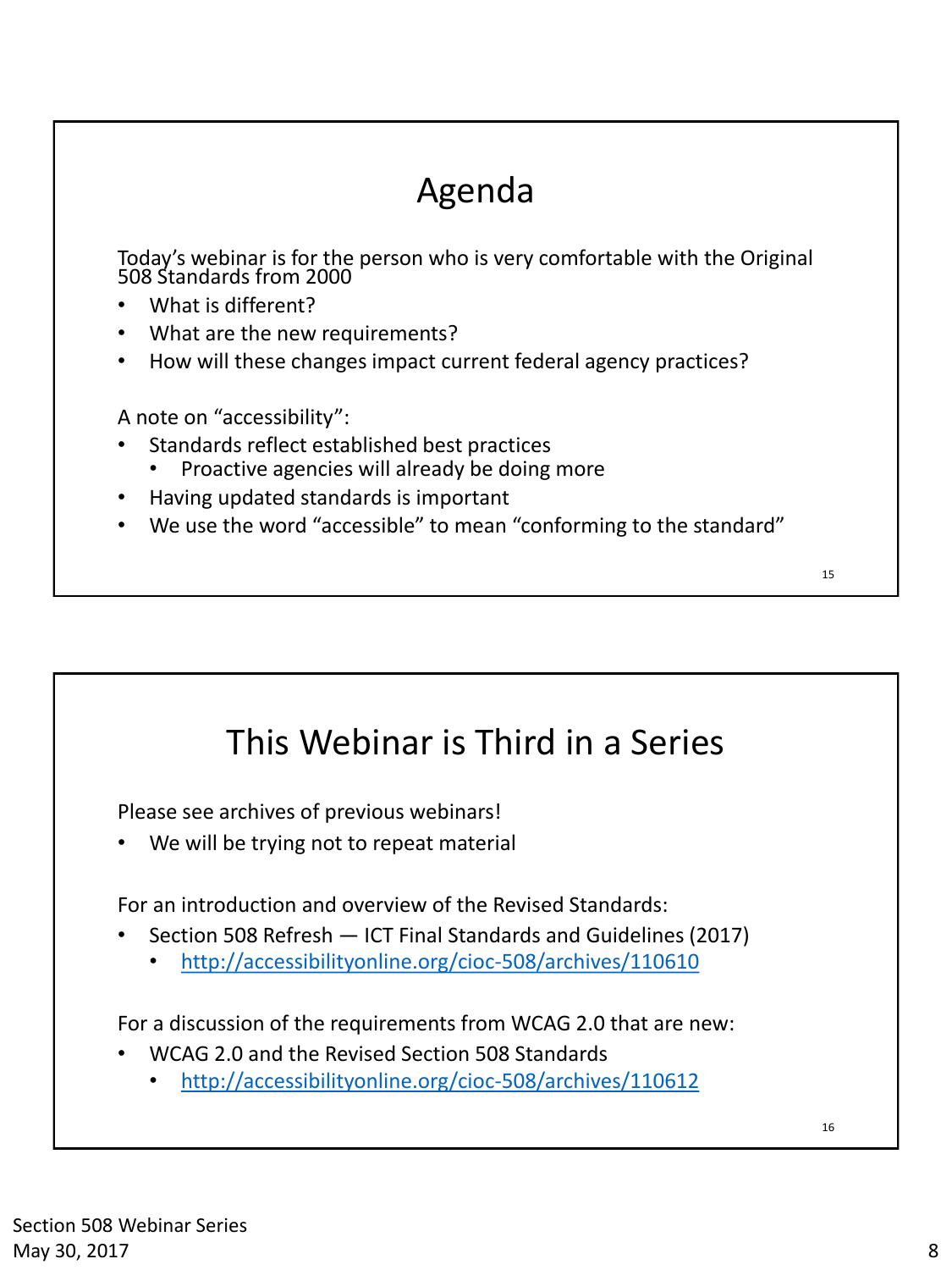## What is Different?

## What are the New Requirements?

#### What is Different: Overview

Electronic and Information Technology Accessibility Standards, December 21, 2000

- Organized by subparts:
	- A General
	- B Technical Standards
		- − 1194.21 through .26
	- $\cdot$  C  $-$  FPC
	- D Information, Documentation, and Support

Information and Communication Technology (ICT) Standards and Guidelines, January 18, 2017

- Organized by chapter:
	- Application & Administration
	- Scoping Requirements
	- FPC
	- Hardware
	- Software
	- Support Doc. and Services

18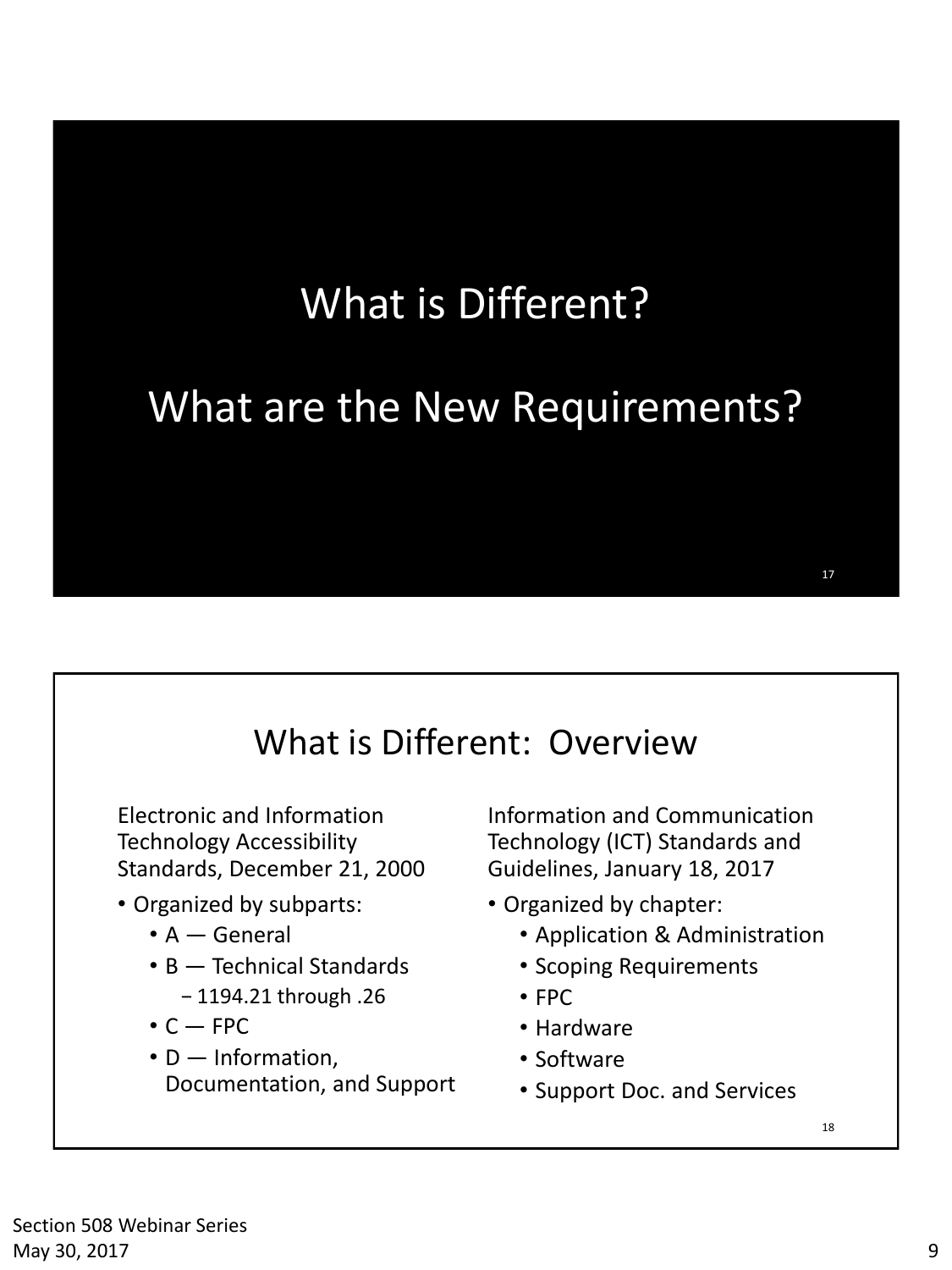#### Revised Standards: New & Different

- Formatting is similar to industry consensus documents
	- We are not using the Federal Register style
	- Revised 508 Standards are Appendixes to 1194 CFR
	- •
- Addressing two statues: both 508 and 255
	- Similar to our approach with accessibility standards for facilities
		- One technical document, addressing both ADA and ABA
- Many technical requirements are in WCAG 2.0 and other IBR materials

20

# Original Subpart A – General

Compared to Revised Chapters 1 and 2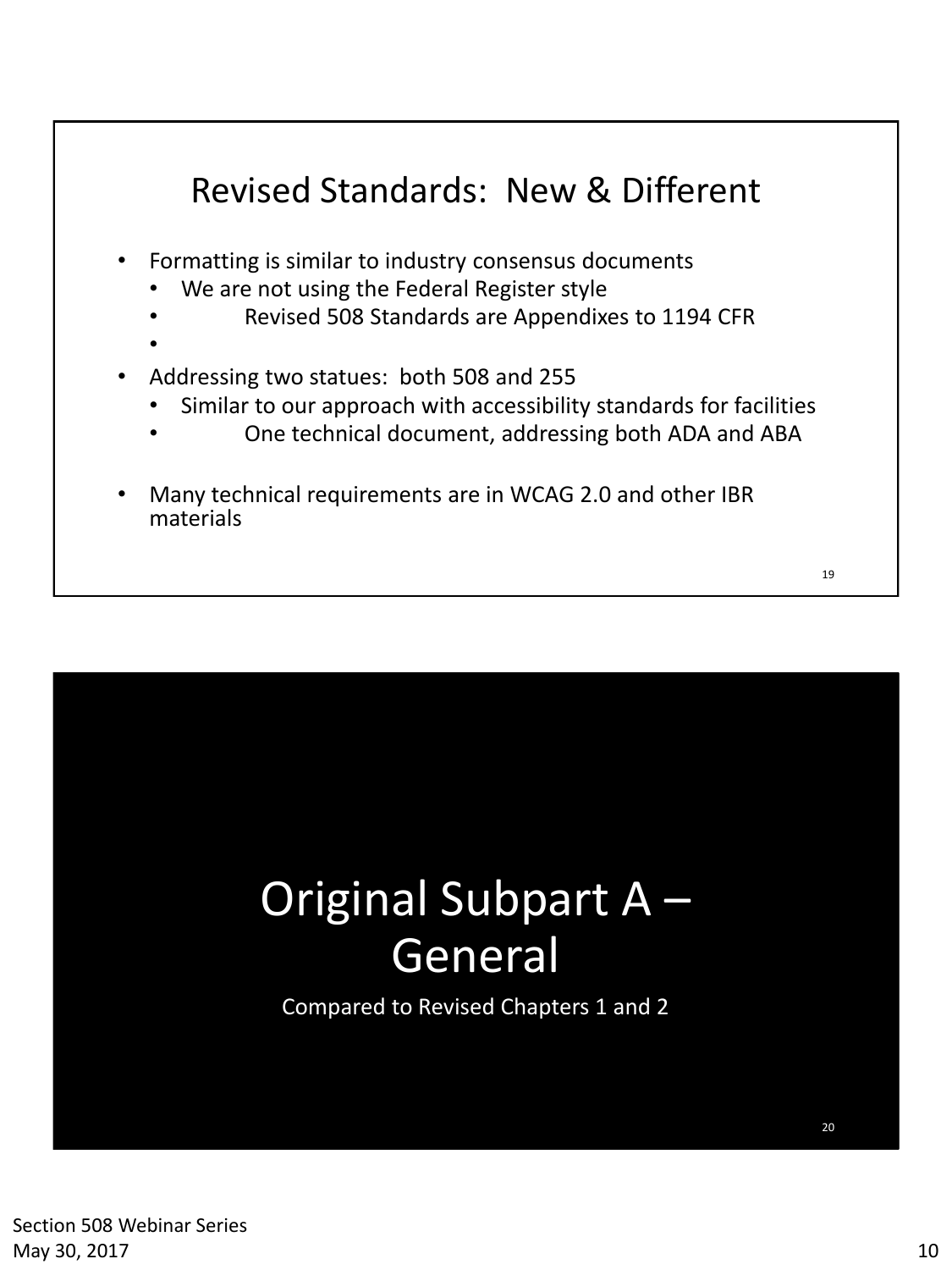### What is Different: Original Subpart A vs. Revised Chap. 1 & 2

Subpart A — General

- 1194.1 Purpose
- 1194.2 Application
- 1194.3 General exceptions
- 1194.4 Definitions
- 1194.5 Equivalent facilitation
- Chapters 1 and 2
- E101 General
	- E101.1 Purpose
- E201 Application
	- E201.1 Scope
- E202 General Exceptions
- E103 Definitions
- E101 General
	- E101.2 Equivalent Facilitation

#### Purpose: Essentially Unchanged

From Original § 1194.1 Purpose: The purpose of this part is to implement section 508 of the Rehabilitation Act of 1973, as amended (29 U.S.C. 794d)…

From Revised E101.1 Purpose:

- These Revised 508 Standards … contain scoping and technical requirements for ICT to ensure accessibility and usability by individuals with disabilities.
- Compliance with these standards is mandatory for Federal agencies subject to Section 508 of the Rehabilitation Act of 1973, as amended (29 U.S.C. 794d).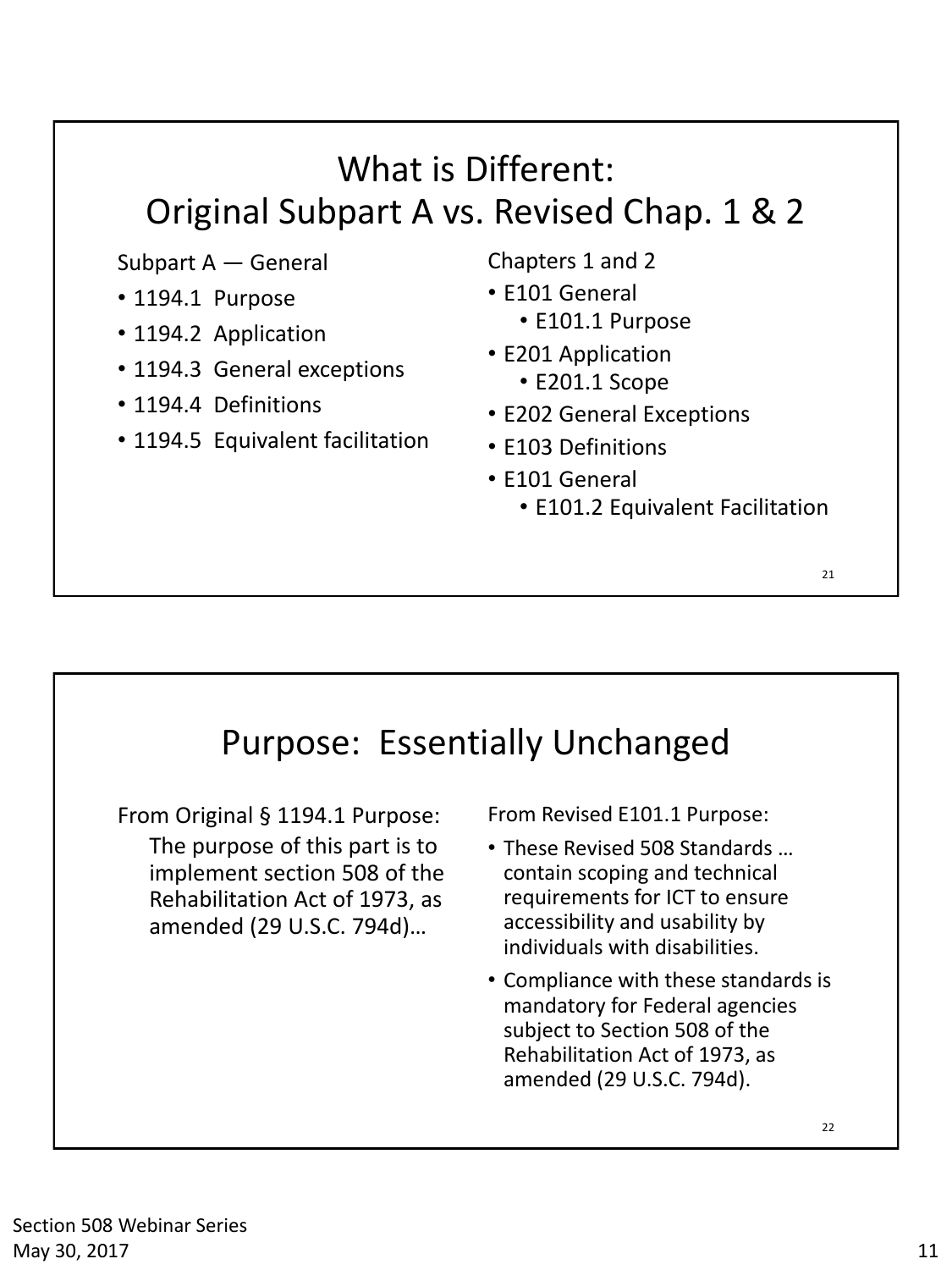### 508 is for Federal Employees

From Original § 1194.1 Purpose: …Federal employees with disabilities have access to and use of information and data that is comparable to the access and use by Federal employees who are not individuals with disabilities…

From Revised E203 Access to Functionality

E203.1 General:

A. That Federal employees with disabilities have access to and use of information and data that is comparable to the access and use by Federal employees who are not individuals with disabilities; and

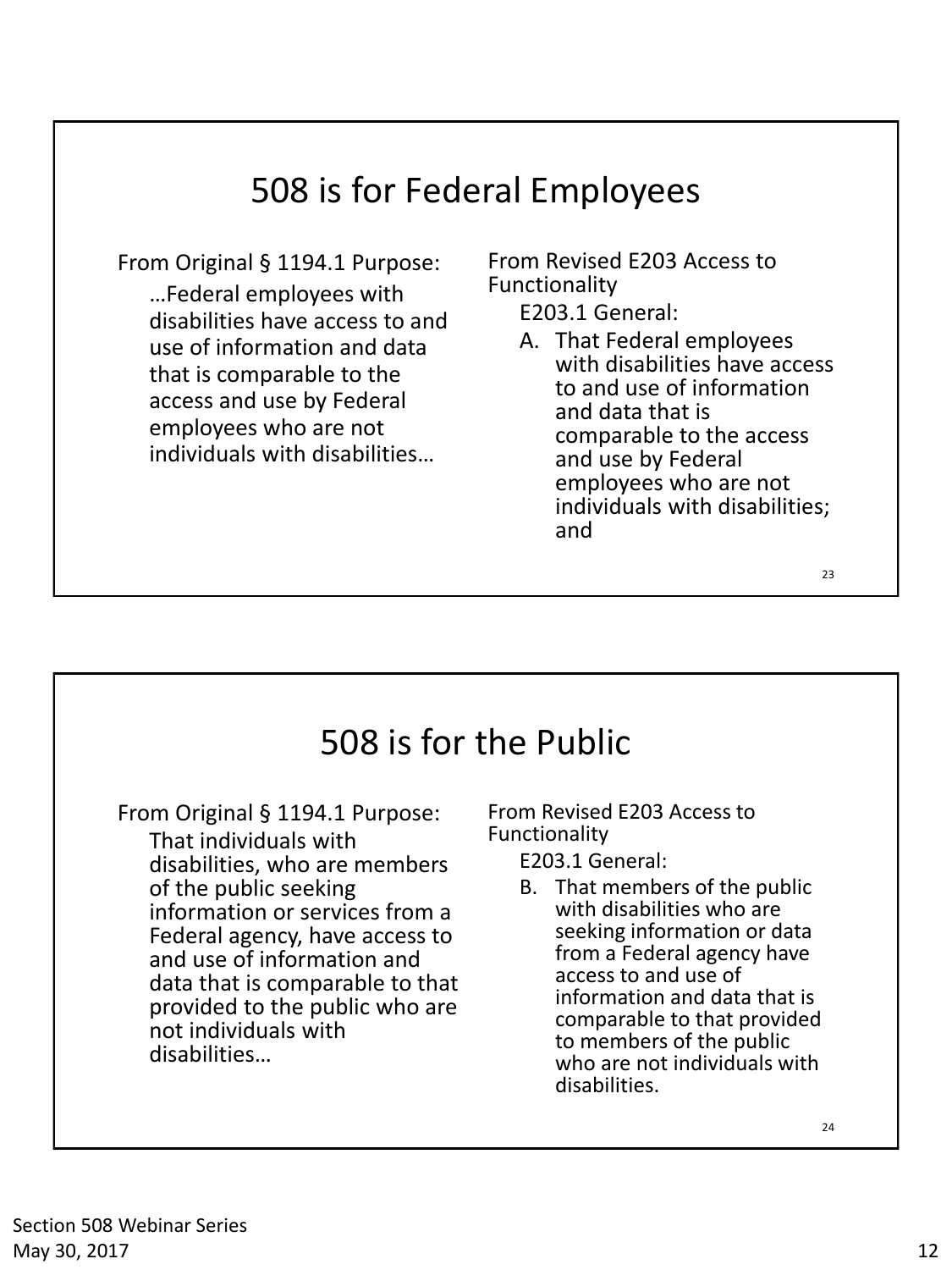§ 1194.2 Application

- (a) Includes "unless an undue burden would be imposed"
- (b) Includes "that best meets the standards"

Chapter 2: Scoping Requirements

- E202 General Exceptions
	- E202.6 Undue Burden or Fundamental Alteration
	- E202.7 Best Meets

Not retained:

(c) Applies to work done

under contract

#### 25

### Fundamental Alteration: Revised Standards Adds Detail

§ 1194.3 (e):

This part shall not be construed to require a fundamental alteration in the nature of a product or its components.

Revised Standards address Fundamental Alteration alongside Undue Burden

E202.6 Undue Burden or Fundamental Alteration

> E202.6.2 Required Documentation E202.6.3 Alternative Means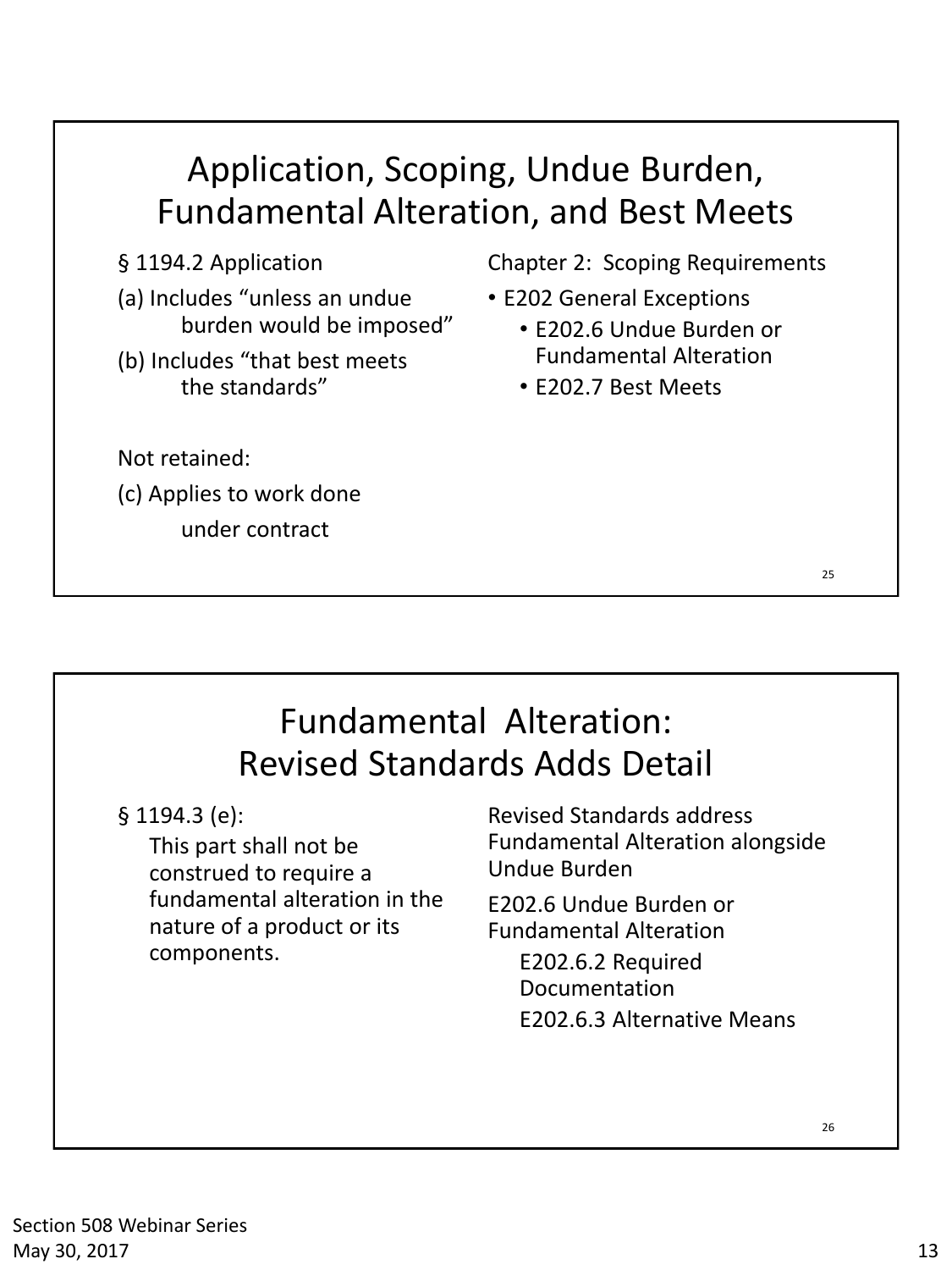#### Undue Burden: Essentially Unchanged

§ 1194.2 (a)

- 1) Requirement to provide "alternative means of access"
- 2) Requirement to provide supporting documentation

Requirement to consider agency resources:

• See definition for "Undue burden" in § 1194.4 Definitions Chapter 2: Scoping Requirements

- E202.6.3 Alternative Means
- E202.6.2 Required Documentation
- E202.6.1 Basis for a Determination of Undue Burden

#### 27

#### Best Meets: Revised Standards Adds Detail

From § 1194.2 (b):

…If products are commercially available that meet some but not all of the standards, the agency must procure the product that best meets the standards.

E202.7 Best Meets.

Where ICT conforming to one or more requirements in the Revised 508 Standards is not commercially available, the agency shall procure the ICT that best meets the Revised 508 Standards consistent with the agency's business needs.

- E202.7.1 Required Documentation
- E202.7.2 Alternative Means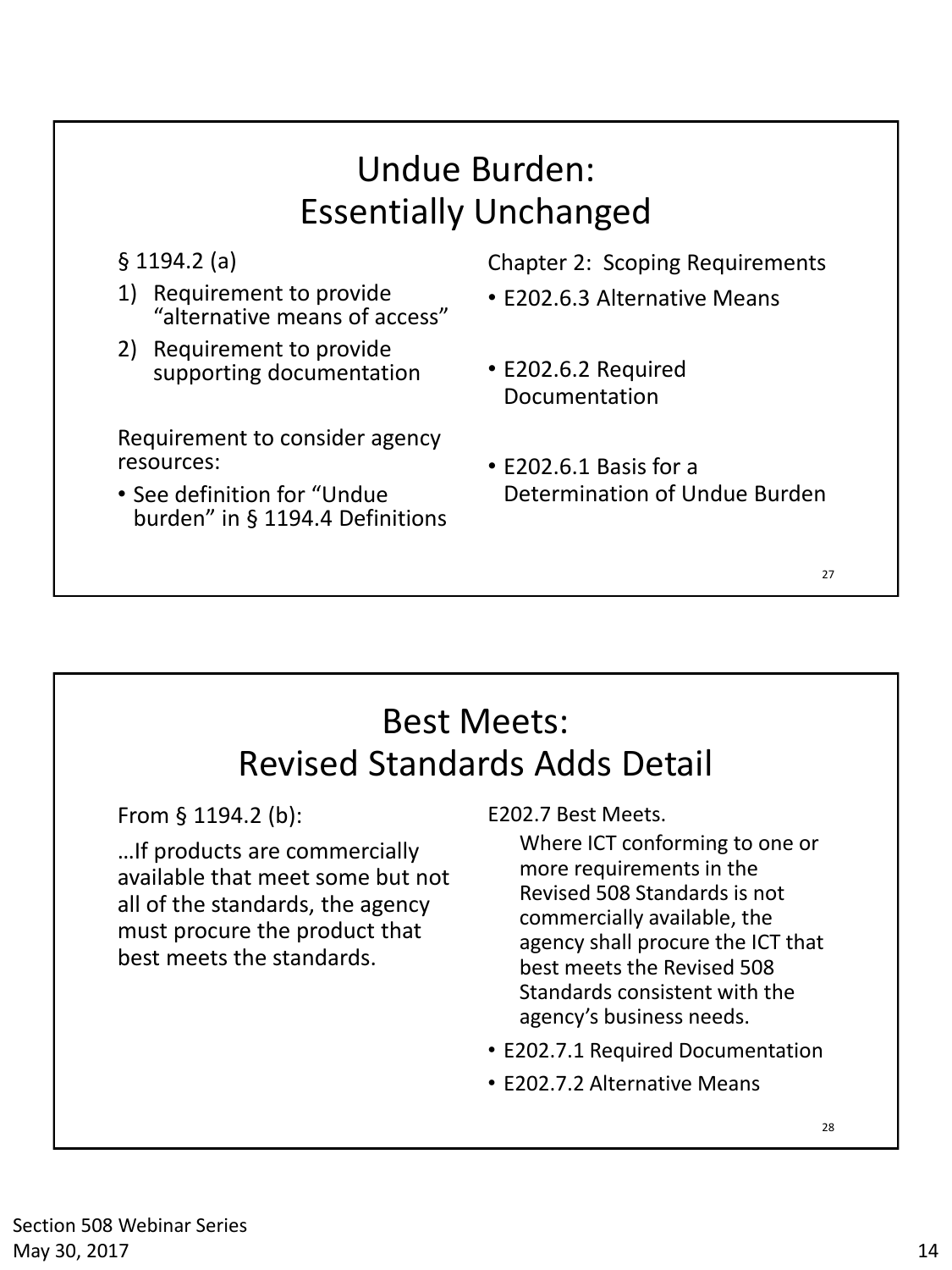#### General Exceptions: Essentially Unchanged

- § 1194.3 General Exceptions
- (a) National security
- (b) Incidental to a contract
- (e) Fundamental alteration
- (f) Maintenance spaces

Not retained:

- (c) AT not required everywhere
- (d) Extra locations not required

E202 General Exceptions

- E202.3 National Security Systems
- E202.4 Federal Contracts
- E202.6 Undue Burden or Fundamental Alteration
- E202.5 ICT Functions Located in Maintenance or Monitoring Spaces

## Revised Standards: New General Exception

E202 General Exceptions

- E202.2 Legacy ICT
	- Any component or portion of existing ICT that complies with an earlier standard issued pursuant to Section 508 of the Rehabilitation Act of 1973, as amended (as republished in Appendix D), and that has not been altered on or after January 18, 2018, shall not be required to be modified to conform to the Revised 508 Standards.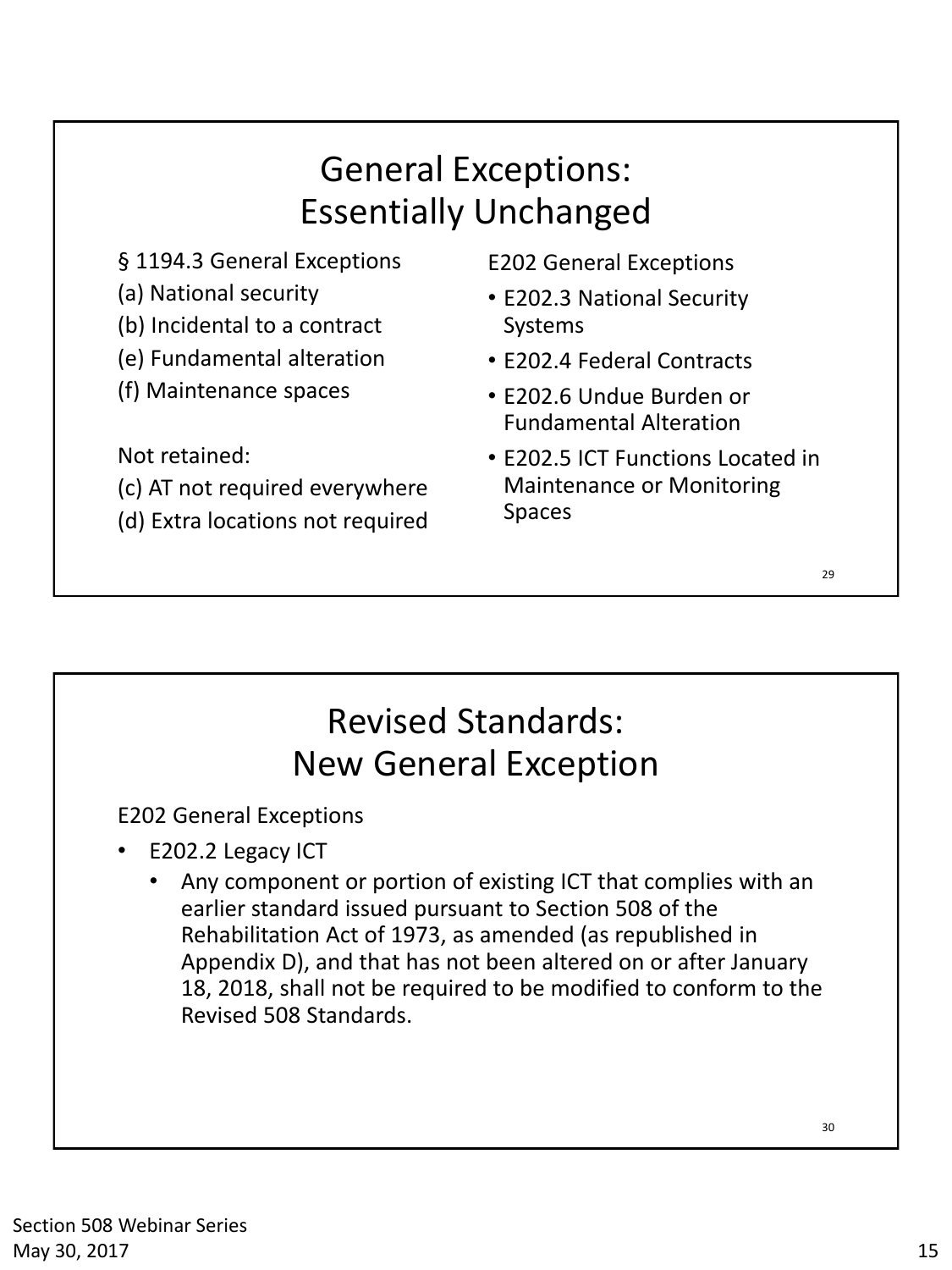### Revised Standards: More Definitions

§ 1194.4 Definitions

• 12 terms

E103 Definitions

• 35 terms

Electronic and Information **Technology** 

Information and Communication **Technology** 

### Original § 1194 Definitions: Electronic and Information Technology

- Includes information technology and any equipment or interconnected system or subsystem of equipment, that is used in the creation, conversion, or duplication of data or information.
- The term electronic and information technology includes, but is not limited to, telecommunications products (such as telephones), information kiosks and transaction machines, World Wide Web sites, multimedia, and office equipment such as copiers and fax machines…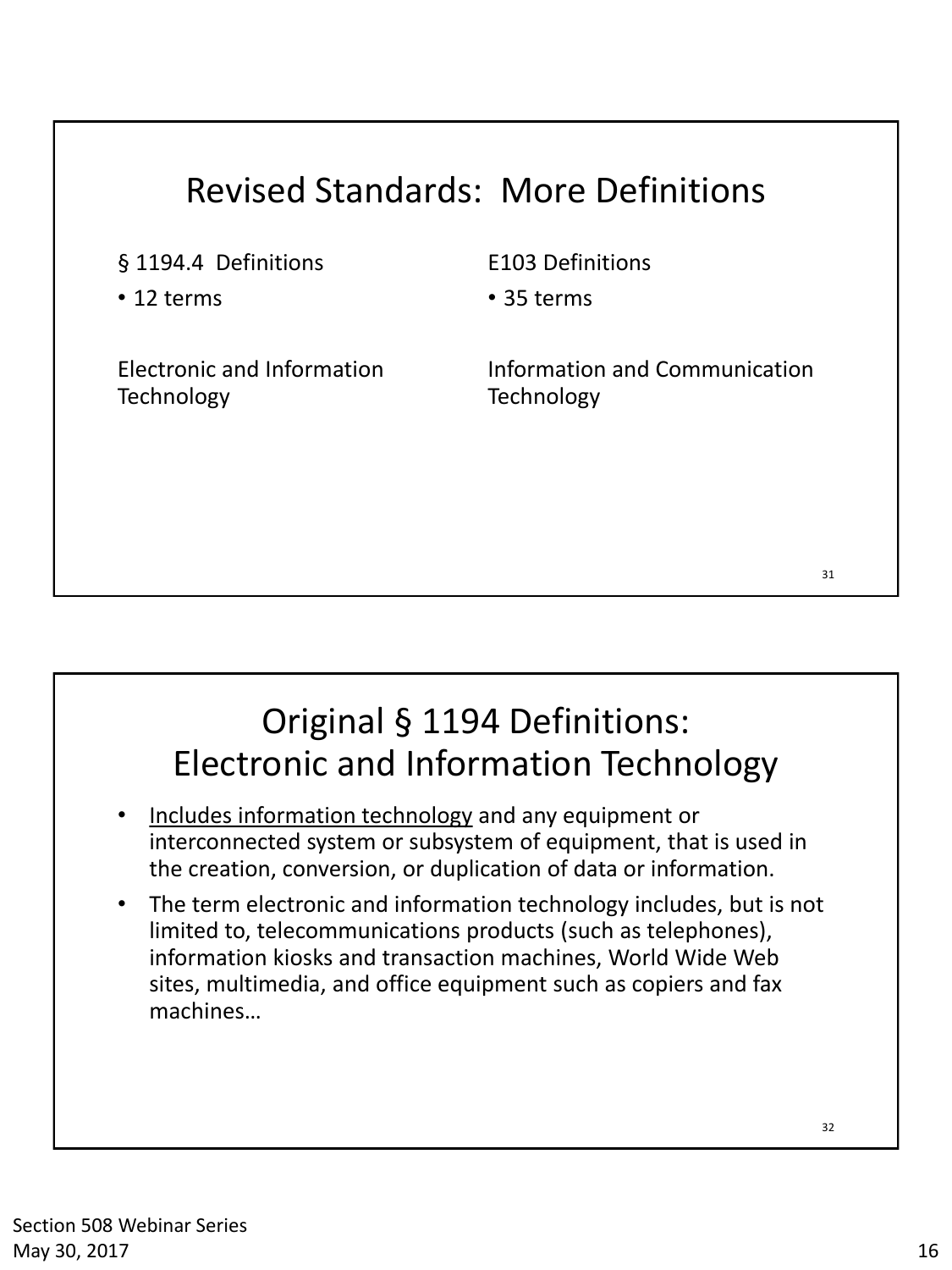## Definition of Electronic and Information Technology (continued)

- …The term does not include any equipment that contains embedded information technology that is used as an integral part of the product, but the principal function of which is not the acquisition, storage, manipulation, management, movement, control, display, switching, interchange, transmission, or reception of data or information.
- For example, HVAC (heating, ventilation, and air conditioning) equipment such as thermostats or temperature control devices, and medical equipment where information technology is integral to its operation, are not information technology.

### Original § 1194 Definitions: Information Technology

- Any equipment or interconnected system or subsystem of equipment, that is used in the automatic acquisition, storage, manipulation, management, movement, control, display, switching, interchange, transmission, or reception of data or information.
- The term information technology includes computers, ancillary equipment, software, firmware and similar procedures, services (including support services), and related resources.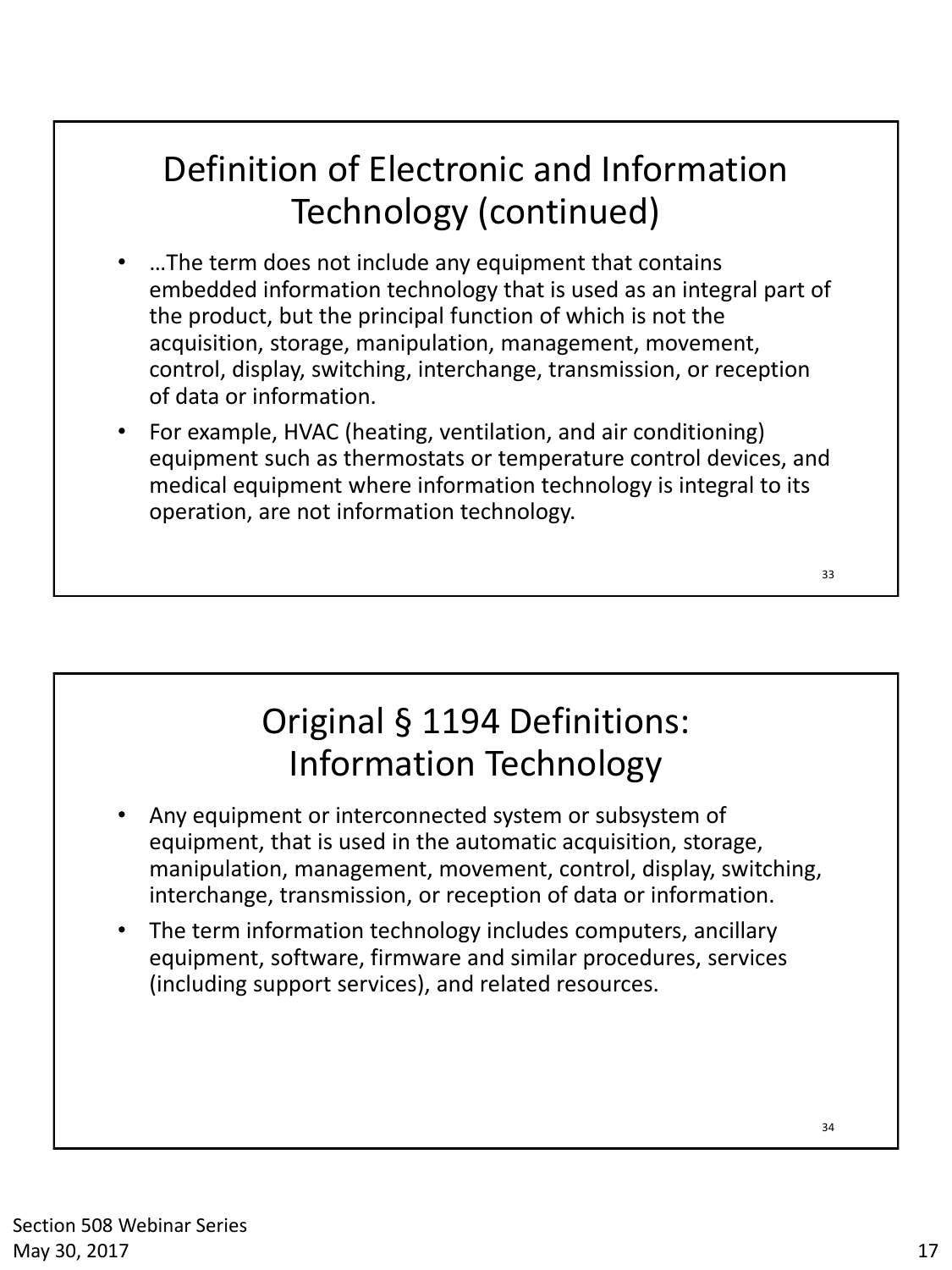### Revised E103 Definitions: IT and ICT

- Information Technology. Shall have the same meaning as the term "information technology" set forth in 40 U.S.C. 11101(6).
- Information and Communication Technology (ICT)
- Information technology and other equipment, systems, technologies, or processes, for which the principal function is the creation, manipulation, storage, display, receipt, or transmission of electronic data and information, as well as any associated content.
- Examples of ICT include, but are not limited to: computers and peripheral equipment; information kiosks and transaction machines; telecommunications equipment; customer premises equipment; multifunction office machines; software; applications; Web sites; videos; and, electronic documents.

## From U.S. Code Title 40, Subtitle III, Chapter 111, § 11101 – Definitions

- 6) Information technology.—The term "information technology"—
	- A. with respect to an executive agency means any equipment or interconnected system or subsystem of equipment, used in the automatic acquisition, storage, analysis, evaluation, manipulation, management, movement, control, display, switching, interchange, transmission, or reception of data or information by the executive agency, if the equipment is used by the executive agency directly or is used by a contractor under a contract with the executive agency that requires the use
		- i. of that equipment; or
		- 36 ii. of that equipment to a significant extent in the performance of a service or the furnishing of a product; …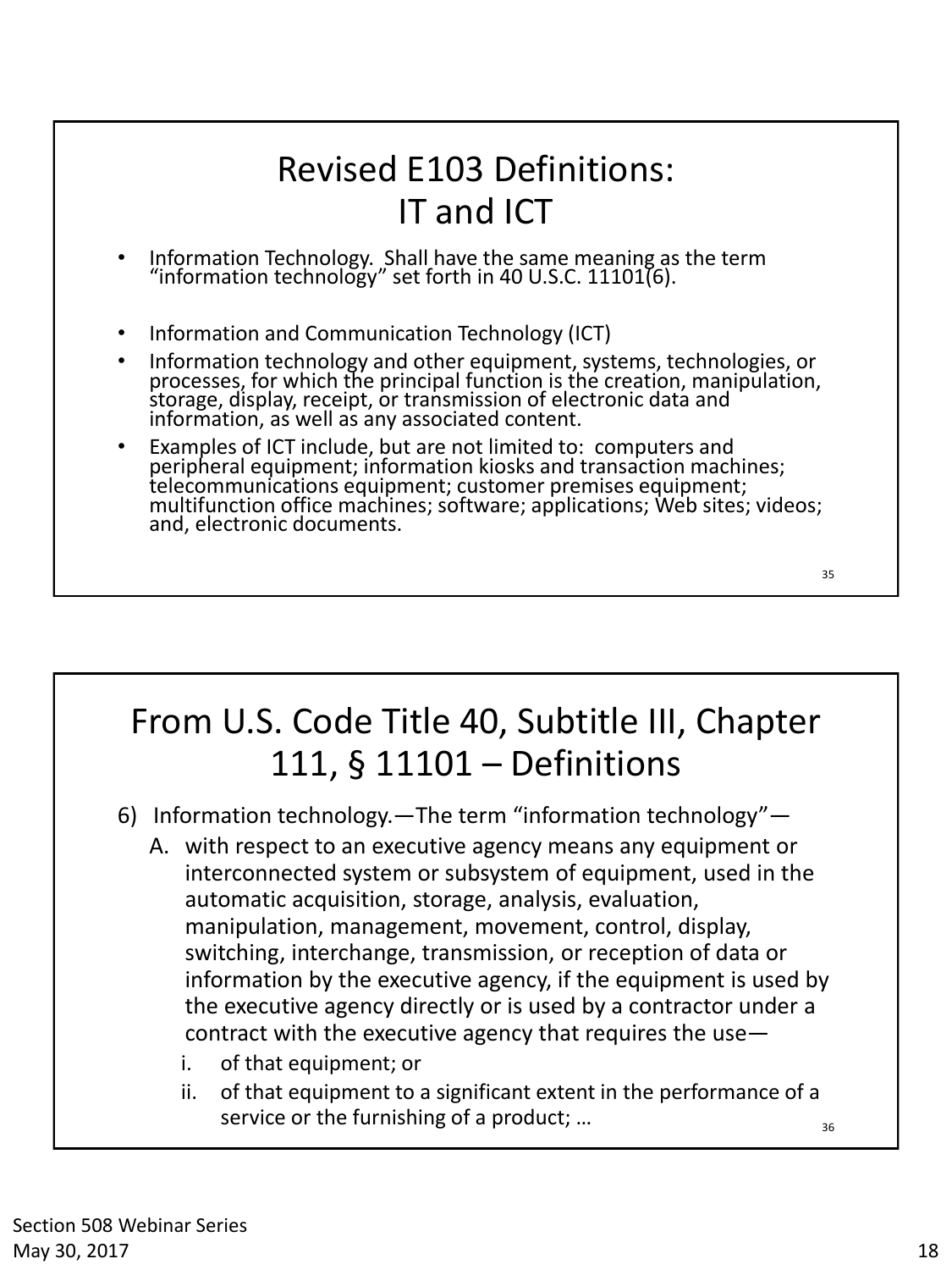### From 40 U.S. Code § 11101 – Definitions (continued)

- 6) Information technology.—The term "information technology"— A. …
	- B. includes computers, ancillary equipment (including imaging peripherals, input, output, and storage devices necessary for security and surveillance), peripheral equipment designed to be controlled by the central processing unit of a computer, software, firmware and similar procedures, services (including support services), and related resources; but
	- C. does not include any equipment acquired by a federal contractor incidental to a federal contract.

### Equivalent Facilitation: Essentially Unchanged

Original § 1194.5 Equivalent Facilitation:

Nothing in this part is intended to prevent the use of designs or technologies as alternatives to those prescribed in this part provided they result in substantially equivalent or greater access to and use of a product for people with disabilities.

Revised E101.2 Equivalent Facilitation:

The use of an alternative design or technology that results in substantially equivalent or greater accessibility and usability by individuals with disabilities than would be provided by conformance to one or more of the requirements in Chapters 4 and 5 of the Revised 508 Standards is permitted…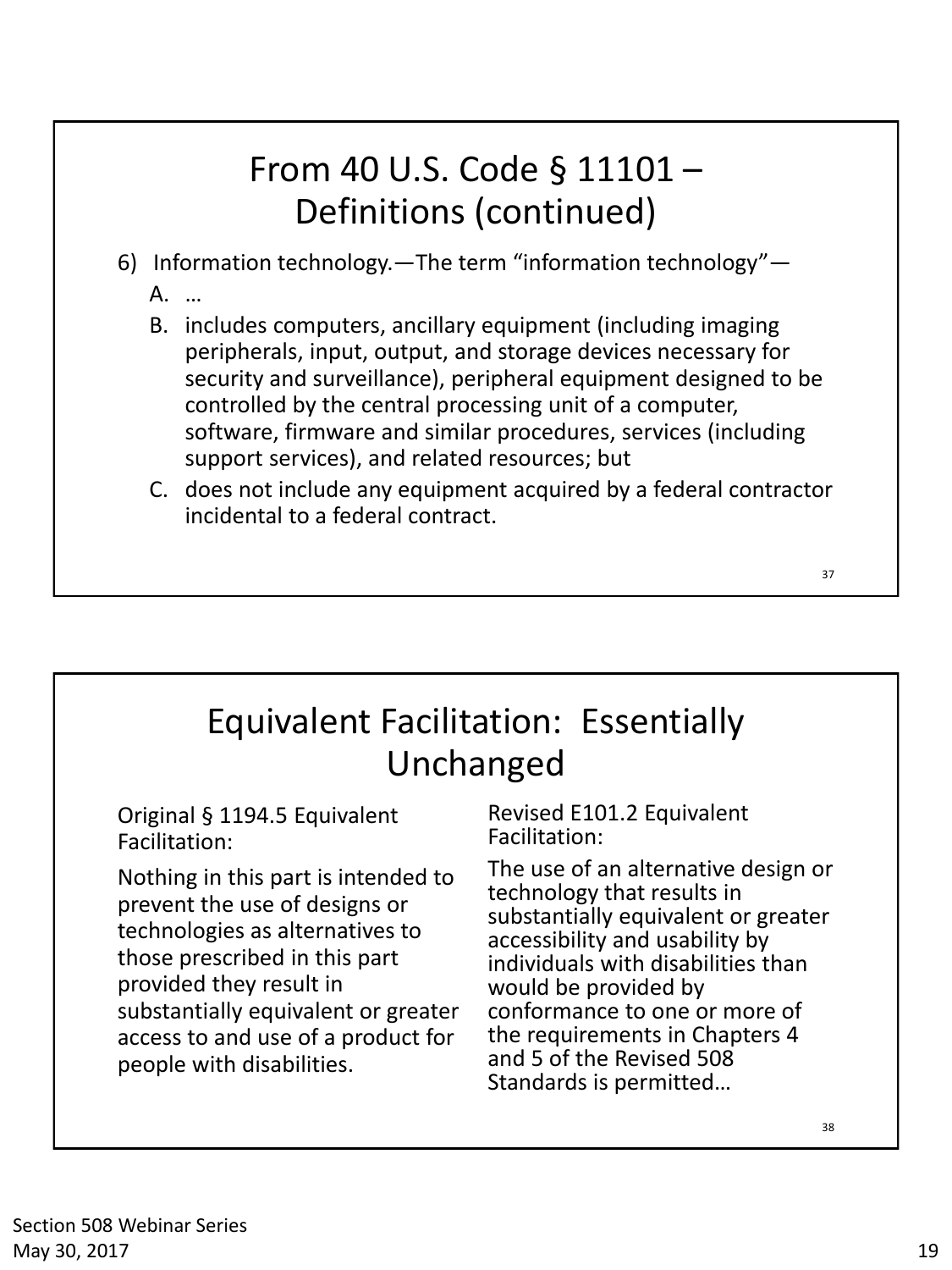# Original Subpart B – Technical Standards

Compared to Revised Chapters 4 and 5

#### Original Subpart B – Technical Standards

- Approach is by product categories:
- § 1194.21 Software applications and operating systems
- § 1194.22 Web-based internet and
- intranet information and applications
- § 1194.23 Telecommunications products
- § 1194.24 Video and multimedia products
- § 1194.25 Self contained, closed products
- § 1194.26 Desktop and portable computers

40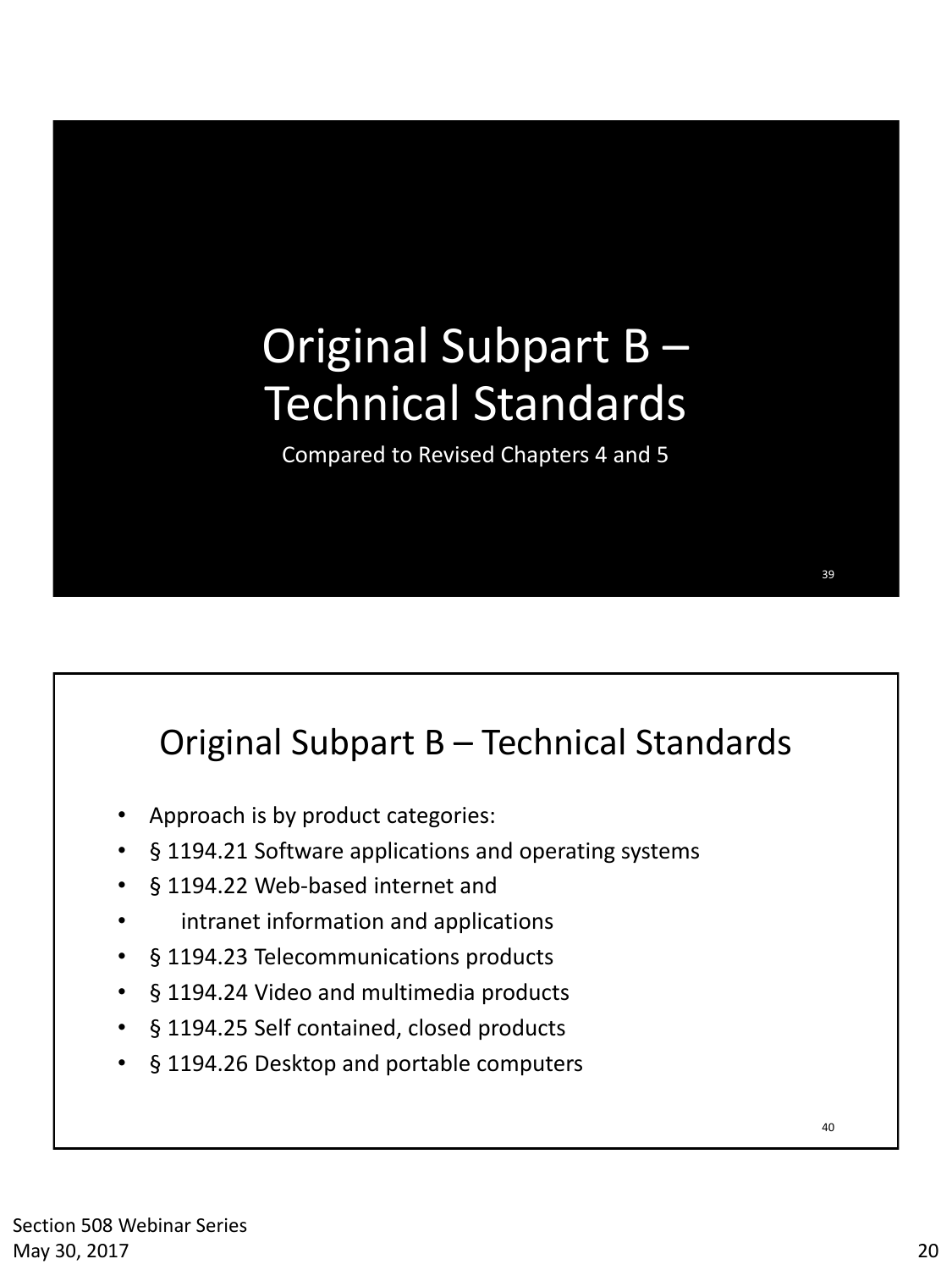#### Software Requirements: Closest Parallels

- § 1194.21 Software applications and operating systems
	- Twelve technical requirements, (a) through (l)
	- Four provisions refer to behavior of assistive technology
		- − Not as objective and testable as is desirable
- Bulk of requirements are in Chapter 5: Software
	- 502.3.1 through 502.3.14 have a lot of overlap with § 1194.21 (a) through (m)
- Additional requirements found in scoping under E207.2
	- Requires WCAG 2.0 Level AA for user interface components
	- Exceptions and subprovisons provide details for applying WCAG 2.0 to software

41

#### Software Requirements: New in Revised

§ 1194.21 Software applications and operating systems

- Nothing specific for AT
- Nothing specific for OS
- Lack of clarity with requirements for Web applications
	- Are Web applications software or just content?
	- Must Web applications be keyboard accessible?
- Exception for Assistive Technology
- 502.4 Platform Accessibility Features
	- Additional requirements just for OS
- Web applications use WCAG 2.0 Level AA
- New requirements in 504 Authoring Tools
- This is a complex chapter
	- We are planning a webinar just on Chapter 5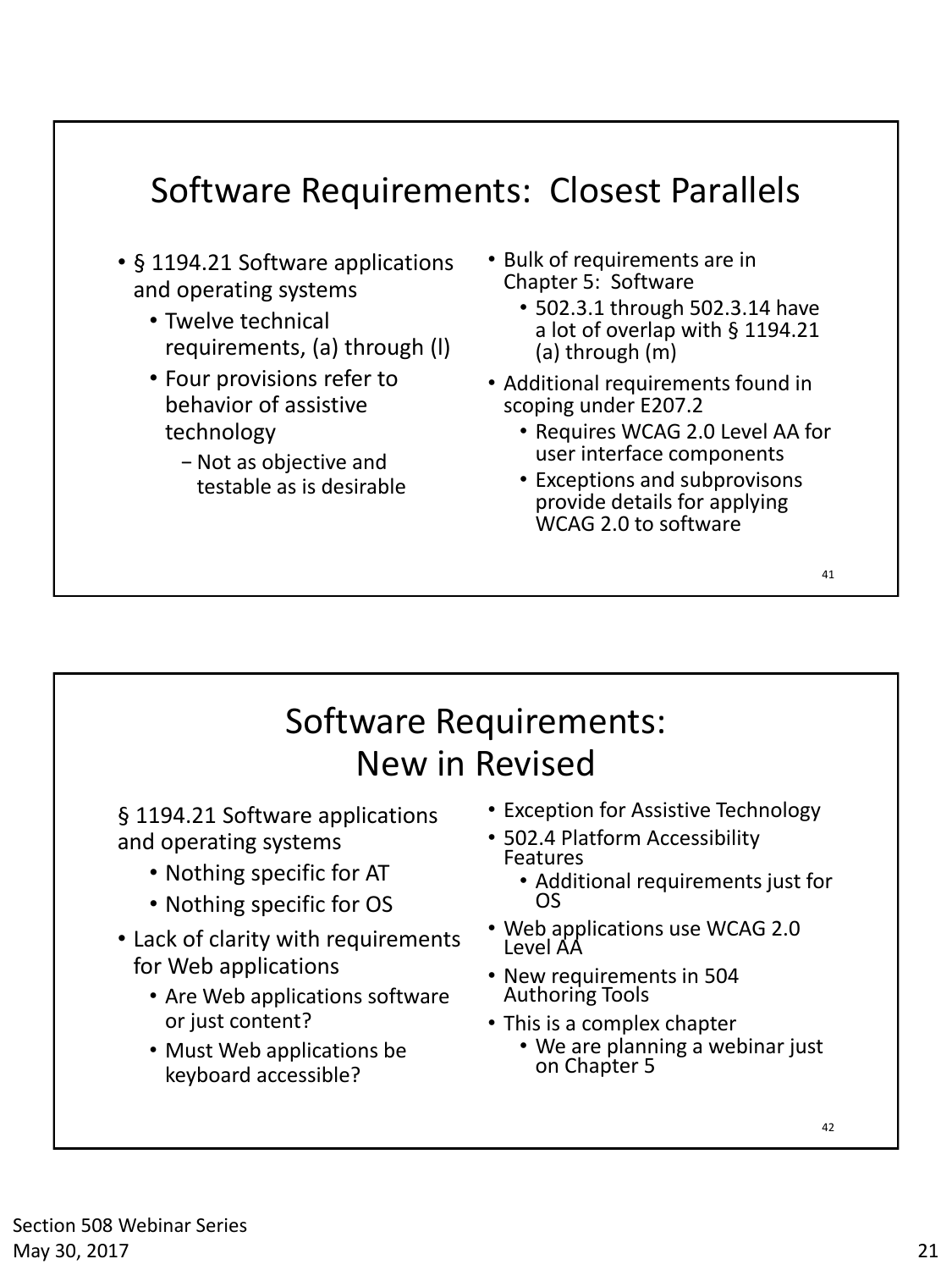| <b>Web Requirements: Closest Parallels</b>                                                                                         |                                                                                                                                                                                                                                                                                                                                                                                                                                                                   |
|------------------------------------------------------------------------------------------------------------------------------------|-------------------------------------------------------------------------------------------------------------------------------------------------------------------------------------------------------------------------------------------------------------------------------------------------------------------------------------------------------------------------------------------------------------------------------------------------------------------|
| § 1194.22 Web-based internet<br>and intranet information and<br>applications<br>Sixteen technical requirements,<br>(a) through (p) | E205.2 Public Facing<br>Electronic content that is public<br>facing shall conform to the<br>accessibility requirements<br>specified in E205.4.<br>E205.3 Agency Official<br>Communication<br>I. Intranet content designed as a<br>Web page<br>E205.4 Accessibility Standard<br>Electronic content shall conform<br>to Level A and Level AA Success<br>Criteria and Conformance<br>Requirements in WCAG 2.0<br>(incorporated by reference, see<br>702.10.1).<br>43 |

#### New in Revised Standards: Delineation of Covered Electronic Content

- E205.2 Public Facing
- Electronic content that is public facing shall conform...
- E205.3 Agency Official Communication
- Content that is not public facing
	- Agency official communication in nine categories
- Exception for NARA records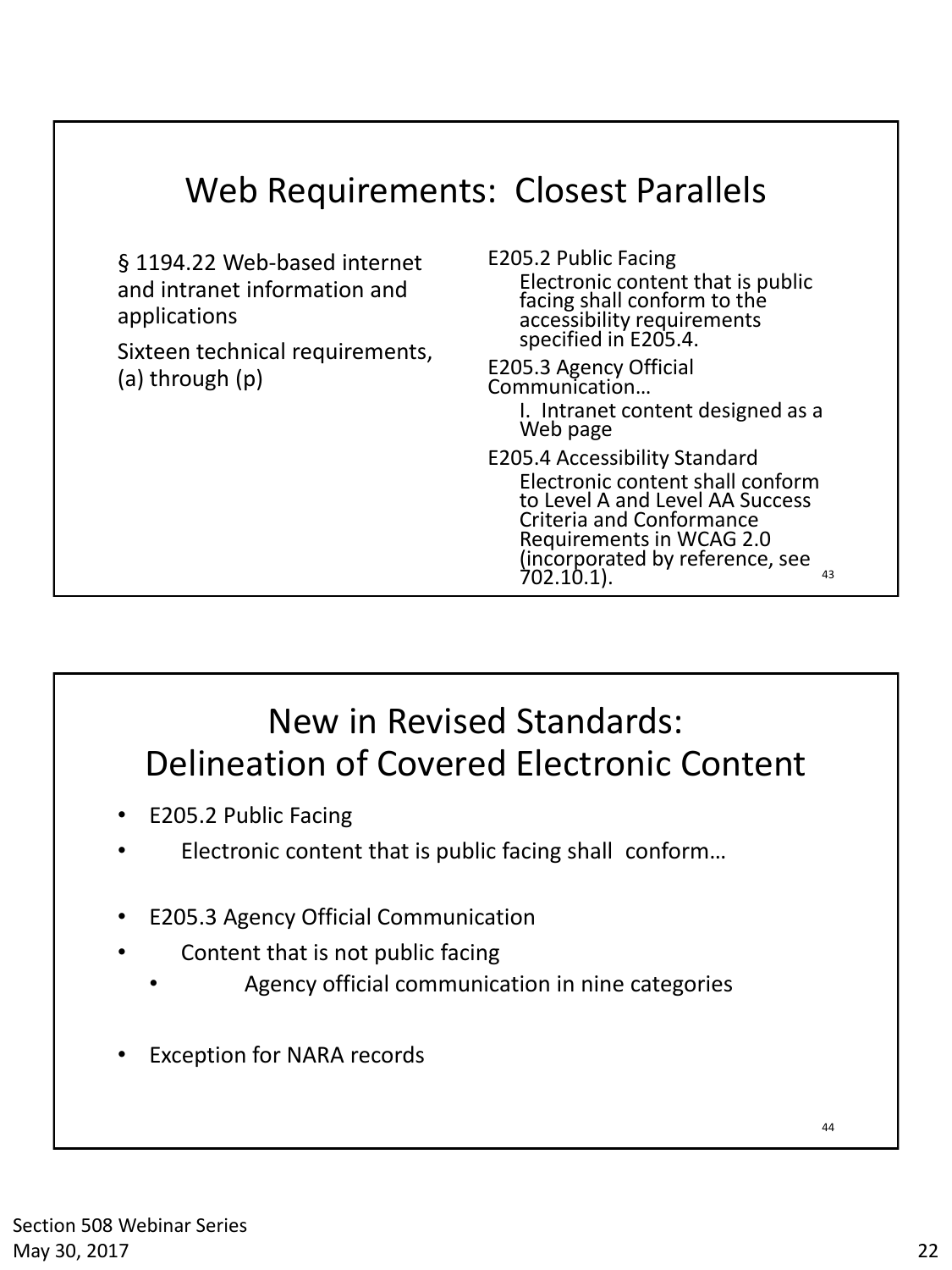### Requirements for Phones: Closest Parallels

§ 1194.23 Telecommunications products

Eleven technical requirements, (a) through (k)

Chapter 4: Hardware 412 ICT with Two-Way Voice Communication

Other requirements from Chapters 5 are also applicable

412.5 Real-Time Text Functionality. Reserved.

### Requirements for Operable Parts: Closest Parallels

- § 1194.23 (k)
- 1) Tactilely discernable without activation
- 2) Provides for use with limited manipulation
- 3) Any key repeat can be slow
- 4) Locking or toggle controls discernable though touch or sound

Chapter 4: Hardware

- 407.3 Input Controls • 407.3.1 Tactilely Discernible
- 407.6 Operation
- 407.4 Key Repeat
- 409 Status Indicators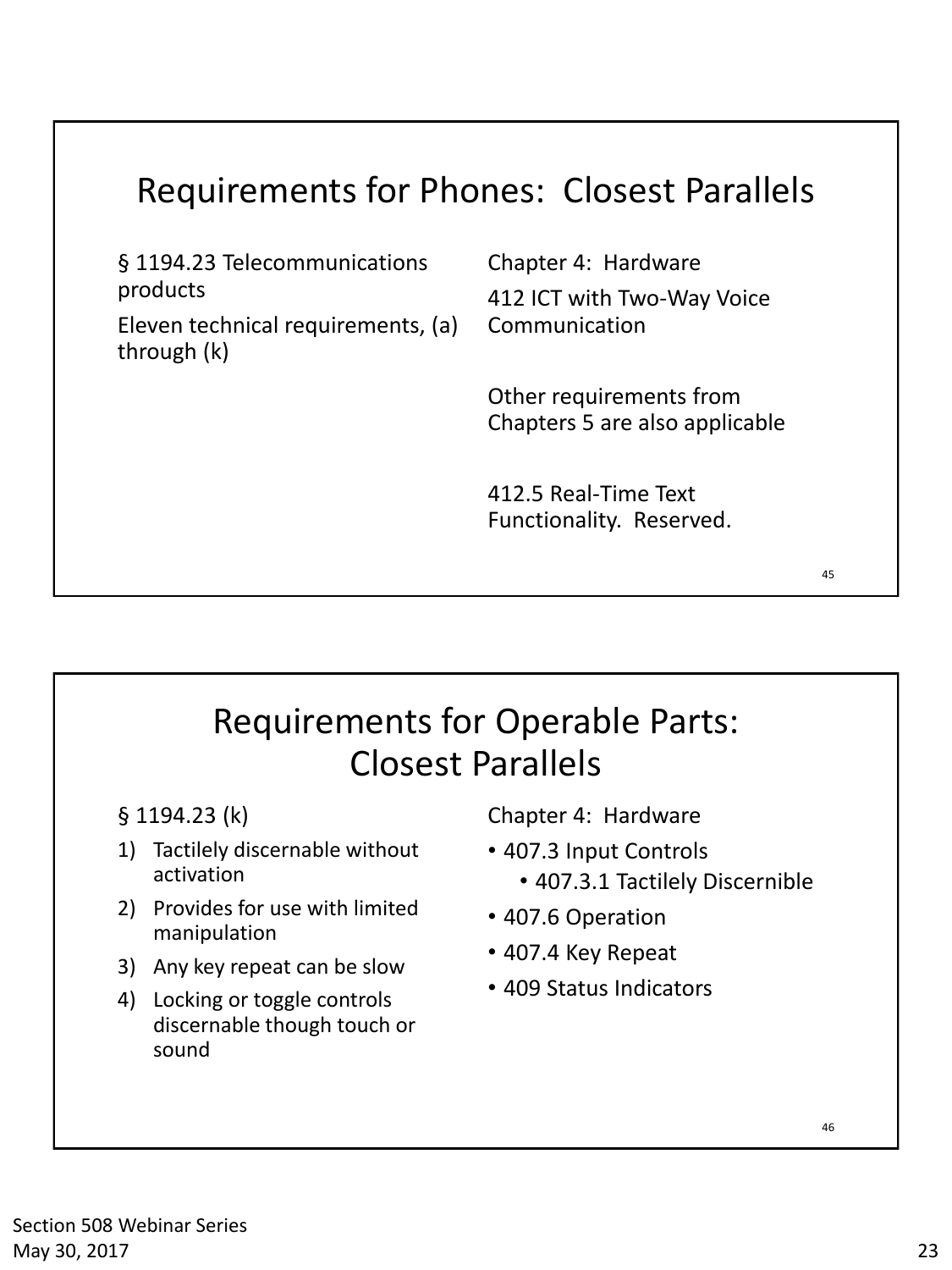#### Video and Multimedia: Closest Parallels

§ 1194.24 Video and multimedia products

- Requires capability for decoding of closed captions
- Requires tuners to have "secondary audio program playback circuitry"

(c) Through (e) require multimedia to be captioned and audio described

Chapter 4: Hardware

- 413 Closed Caption Processing Technologies
- 414 Audio Description Processing **Technologies**

Requirements for captions and audio description are from IBR of WCAG 2.0 Level AA

Success Criteria 1.2.1, 1.2.2, 1.2.3, 1.2.4, and 1.2.5

#### 48 Video and Multimedia: New in Revised § 1194.24 Video and multimedia products • Requires capability for decoding of closed captions • Requires tuners to have "secondary audio program playback circuitry" (c) Through (e) require multimedia to be captioned and audio described Chapter 4: Hardware 415 User Controls for Captions and Audio Descriptions Requires "operable parts" (e.g. physical buttons) for captioning and audio description when provided for volume and channel selection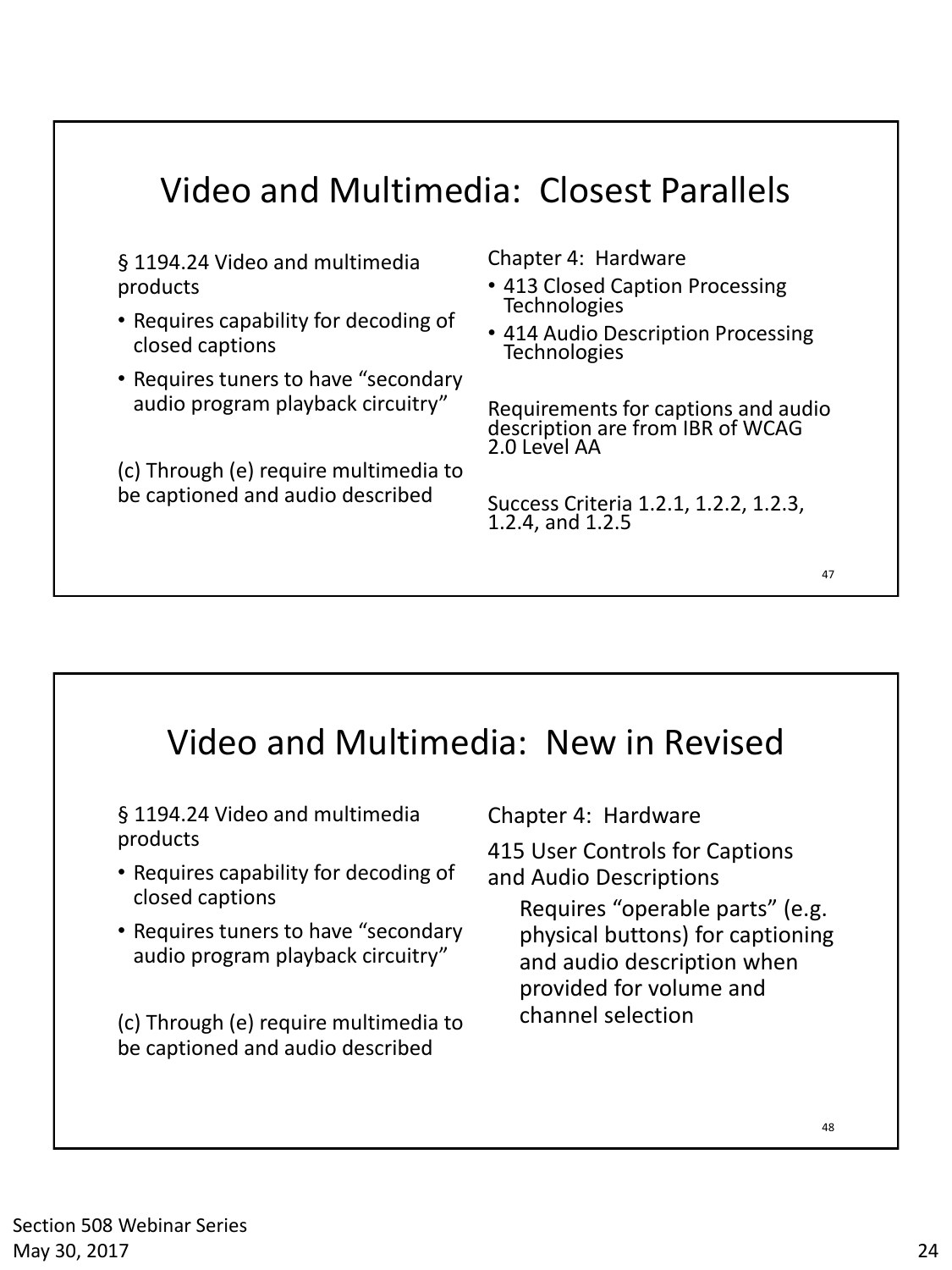#### Self-contained, Closed: Closest Parallels

§ 1194.25 Self contained, closed products

Nine technical requirements, (a) through (j)

− (c) is a cross-reference to  $$1194.23 (k) (1) - (4)$ 

− (j) is reach requirements

Chapter 4: Hardware 402 Closed Functionality

- General requirement is for "speech-output enabled"
- There are several exceptions

Other requirements from Chapters 5 are also applicable

- Height for unobstructed side approach reduced from 54" to 48"
- Added allowance for forward approach



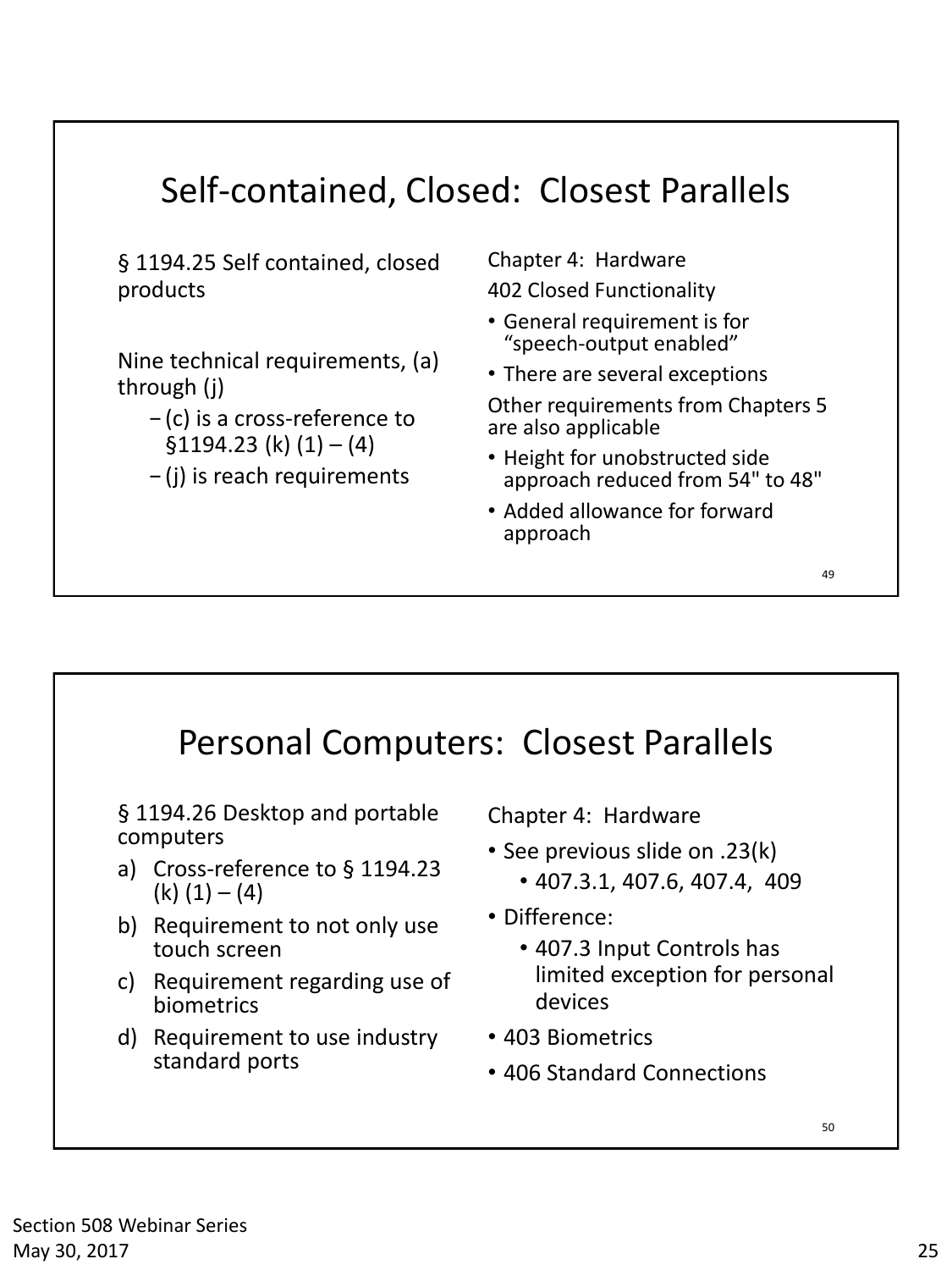# Original Subpart C – Functional Performance Criteria

Compared to Revised Chapter 3

#### Original Subpart C – Excerpts: § 1194.31 Functional Performance Criteria

- a) …does not require user vision … or support for AT used by blind or visually impaired
- b) …does not require visual acuity greater than 20/70 shall be provided in audio and enlarged print, or support for AT…
- c) …does not require user hearing … or support for AT used by … deaf or hard of hearing…
- d) …where audio information is important … enhanced audio…or support for AT…
- e) …does not require user speech … or support AT…
- f) …does not require fine motor control or simultaneous actions and … is operable with limited reach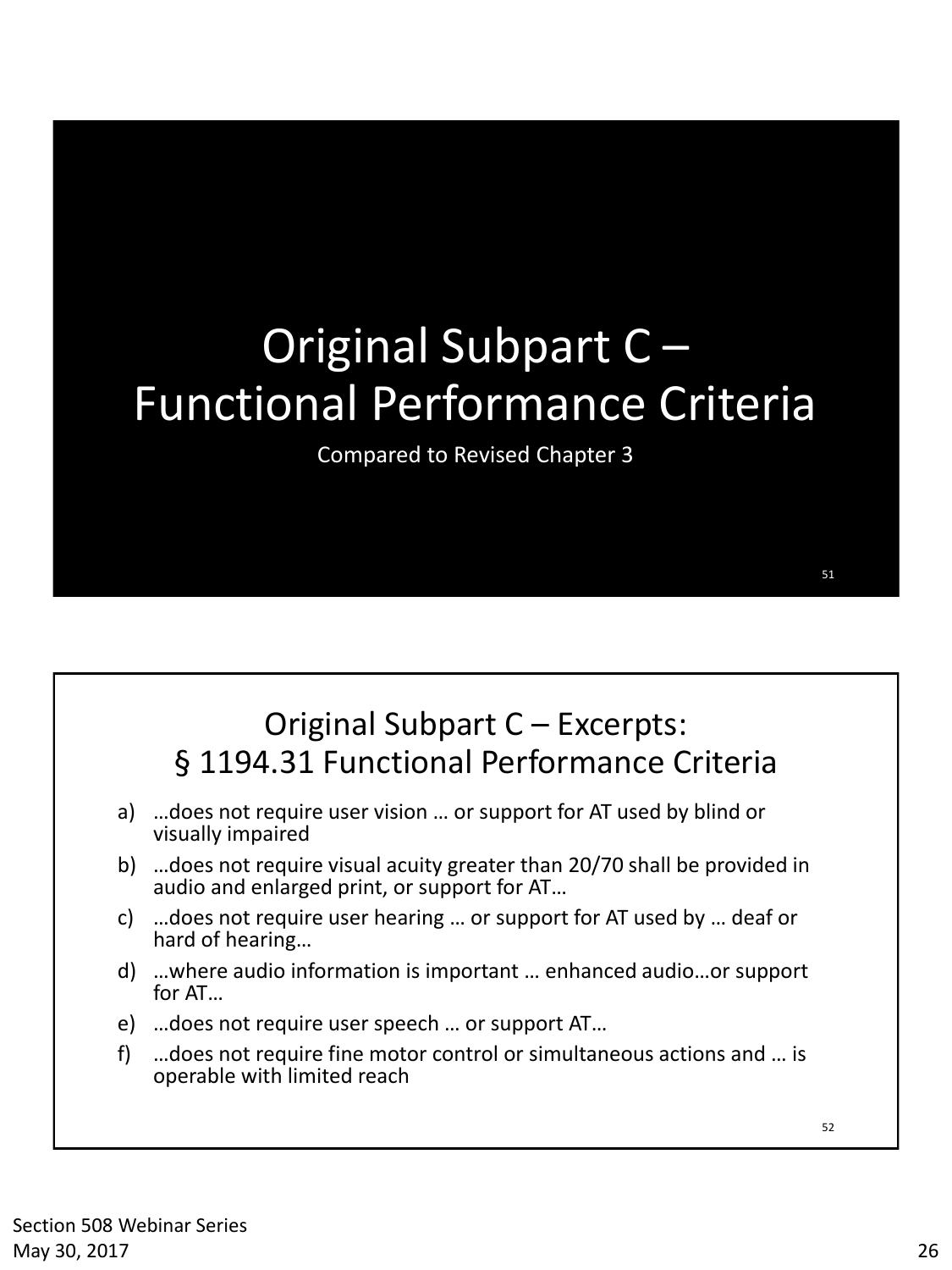#### FPC: What are the Differences?

§ 1194.31 Functional Performance Criteria

- Six provisions
- The option for direct accessibility or to support assistive technology used by people with disabilities is in five of six FPC provisions

302 Functional Performance Criteria

- Nine subsections
- The option to support AT applies to the whole standard
	- − See E203.1 General (under E203 Access to Functionality)
- PFC are phrased consistently

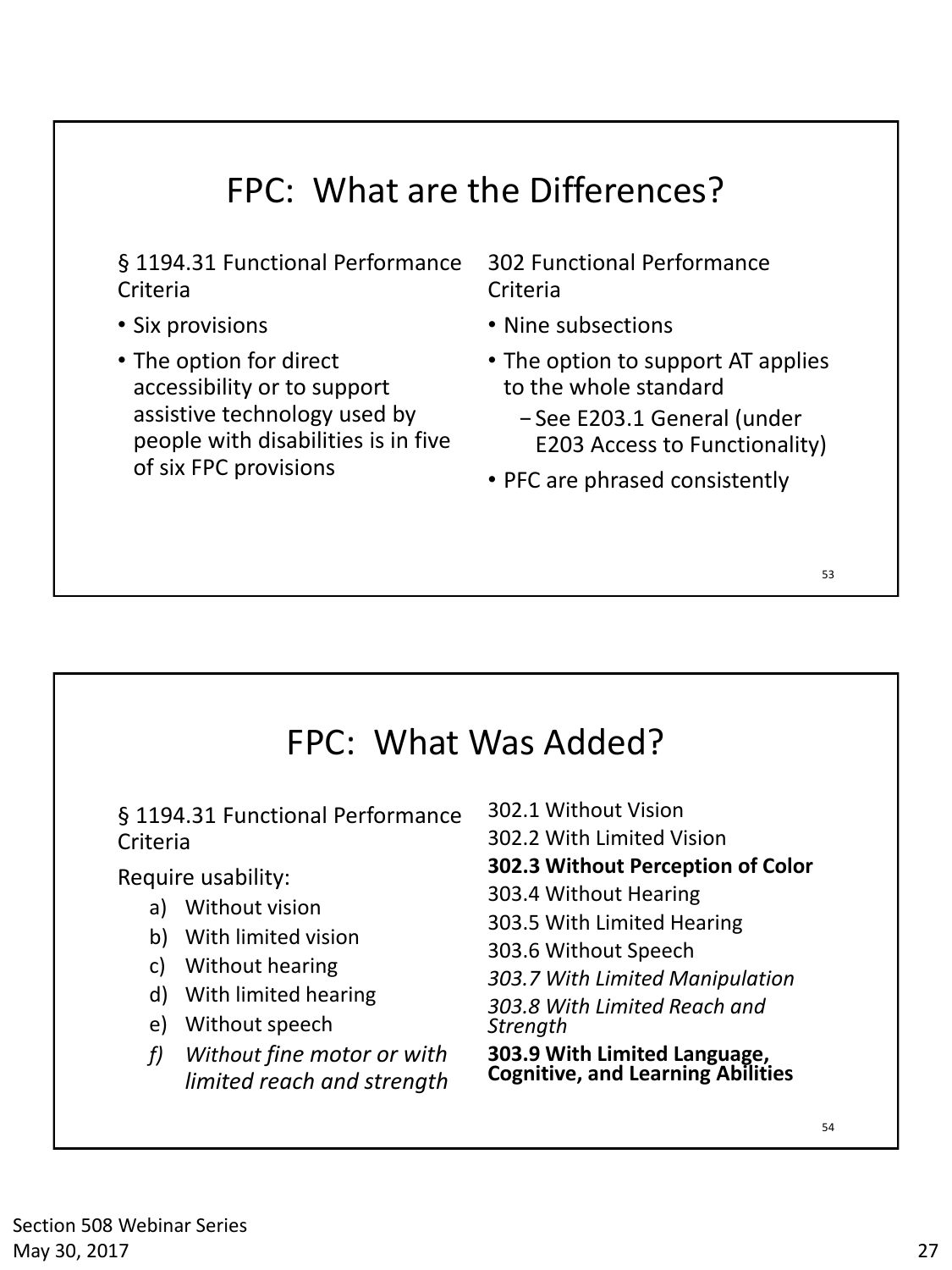# Original Subpart D – Information, Documentation, and Support

Compared to Revised Chapter 6

§ 1194.41 Information, documentation, and support

- a) Product support documentation must be available in alternative formats
- b) End-users must have access to accessibility and compatibility features
- c) Support services must accommodate communication needs

602 Support Documentation

- 602.2 Accessibility and Compatibility Features
- 602.3 Electronic Support Documentation
- 602.4 Alternate Formats for Non-Electronic Support Documentation

603 Support Services

- 603.2 Information on Accessibility and Compatibility Features
- 603.3 Accommodation of Communication Needs

56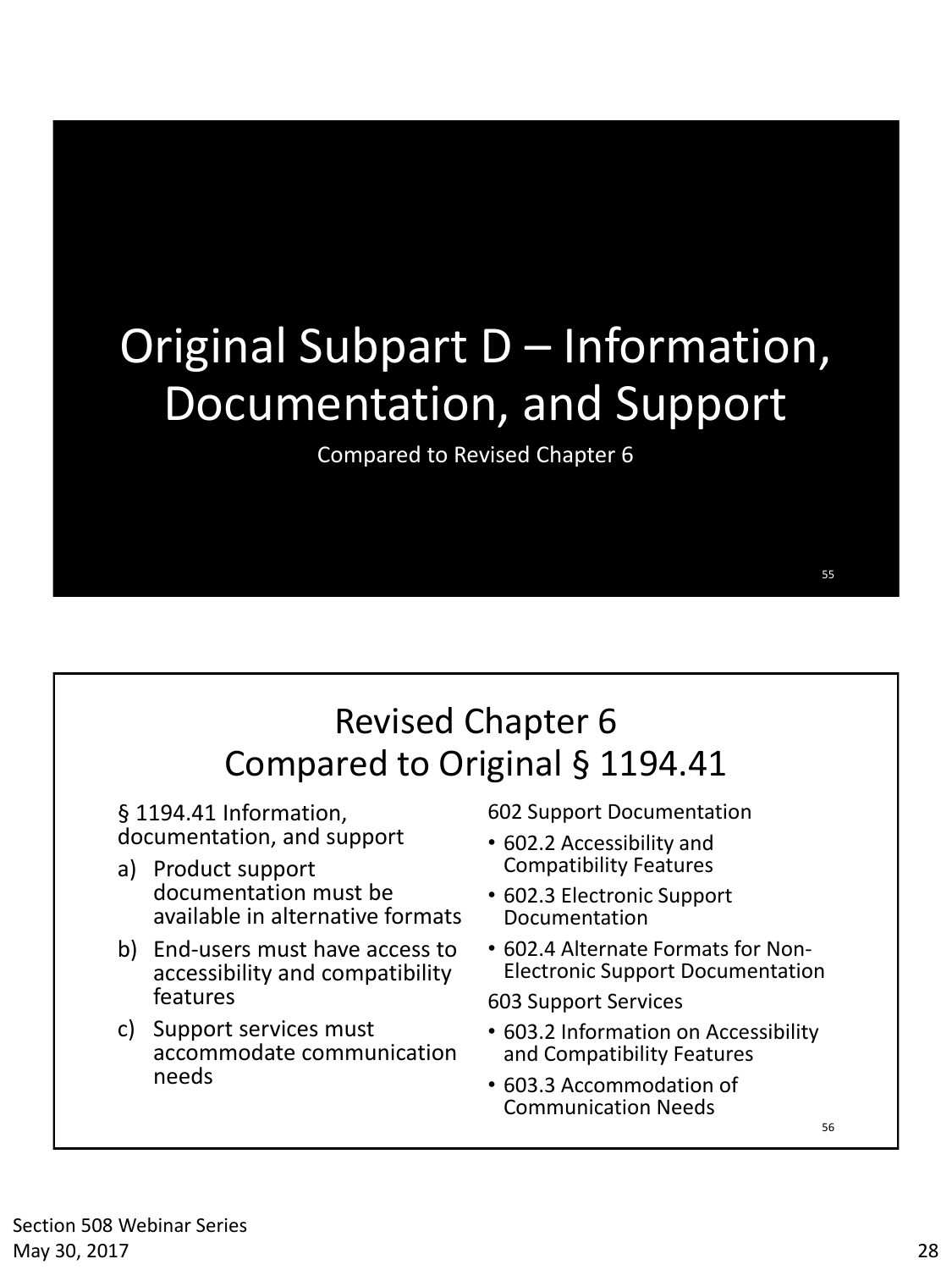# How will these changes impact current federal agency practices?

#### Changes to Federal Agency Practices:

- Conformance to WCAG 2.0 Level AA for websites (public and internal)
- Conformance to WCAG 2.0 Level AA for documents that are covered content
- Agencies must update checklists and testing protocols
	- There are some ad hoc working groups
	- Industry working on updating the VPAT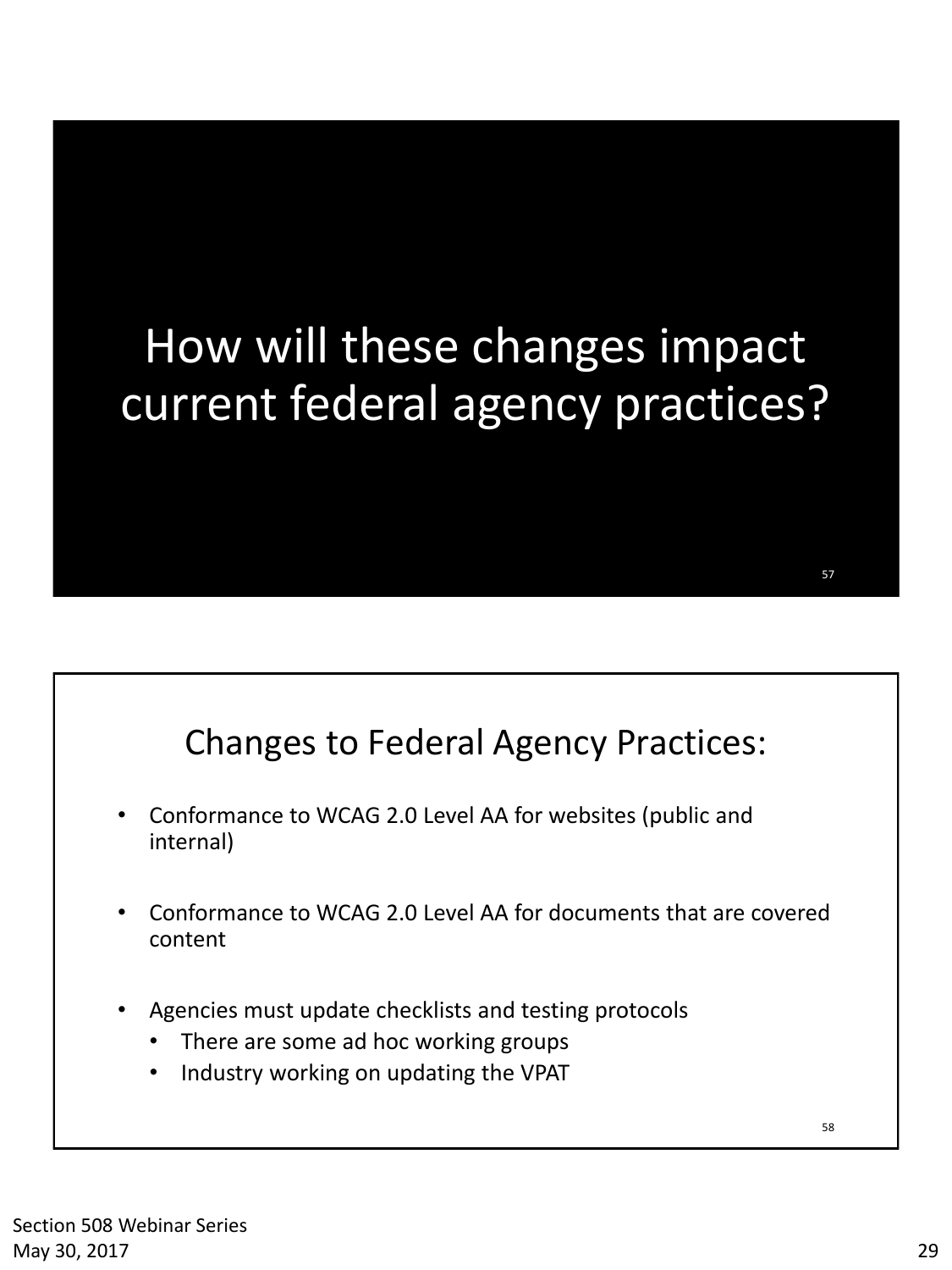## Where to Go for More Details?

- Final rule preamble
- Final Regulatory Impact Analysis
	- Table A-1. WCAG 2.0 Level A and Level AA Success Criteria
- NPRM Comparison Table of WCAG 2.0 to Existing 508 Standards
	- **www.access-board.gov/wcag2-508**

#### 60 .gov Resources • www.Access-Board.gov – Section 508 Standards and Section 255 Guidelines, technical assistance: • ICT Final rule (2017) • Webinars – Section 508 Best Practices • More guidance material under development • GSA Government-wide Section 508 Accessibility Program: **http://section508.gov**  • Harmonized guidance from the Accessible Electronic Document Community of Practice (AED COP): **http://section508.gov/best-practices**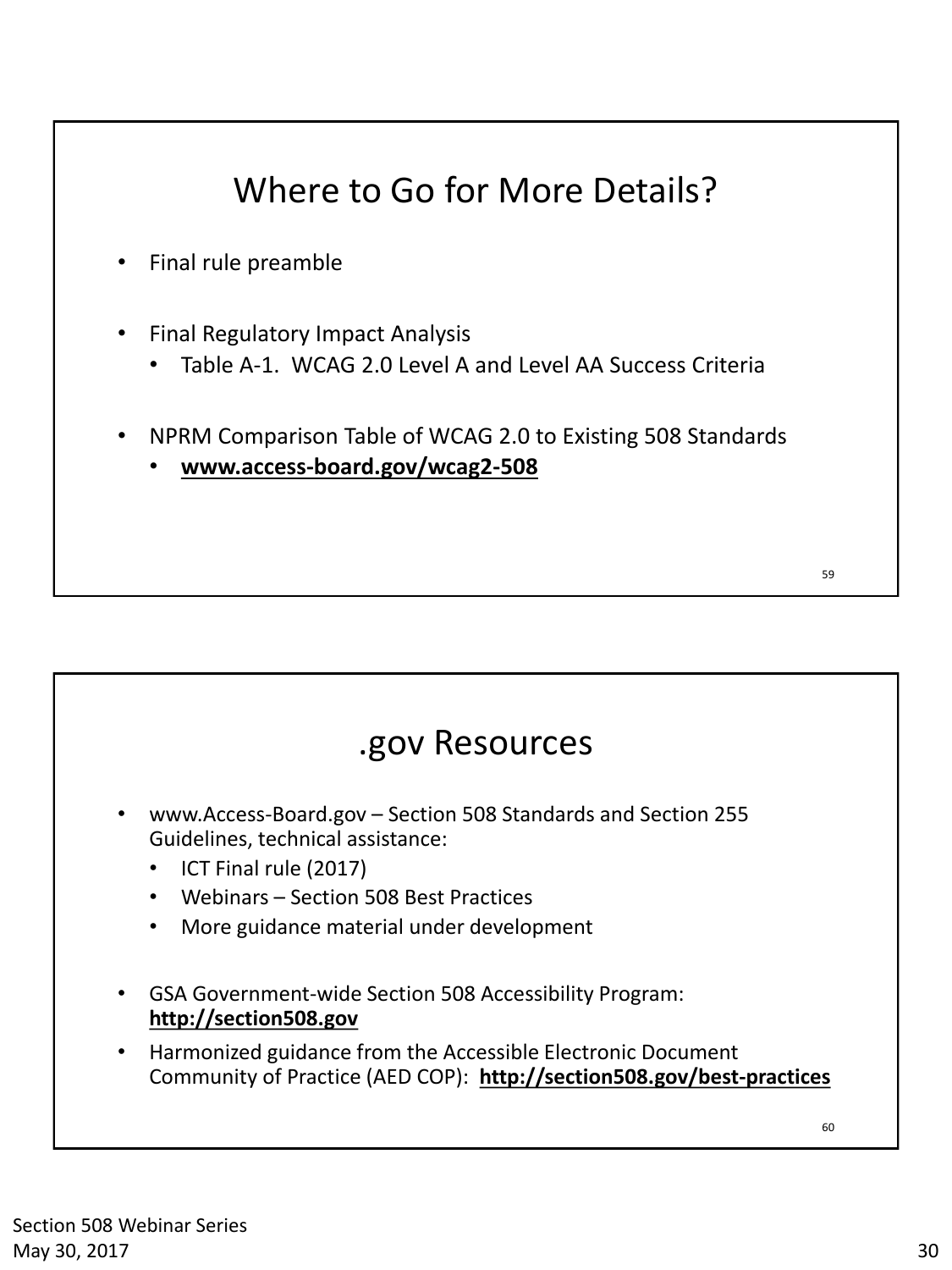#### Questions? You may type and submit questions in the Chat Area Text Box or press "Control-M" and enter text in the Chat Area



U.S. Access Board (800) 872-2253 (voice) (800) 993-2822 (TTY) **508@access-board.gov** www.access-board.gov